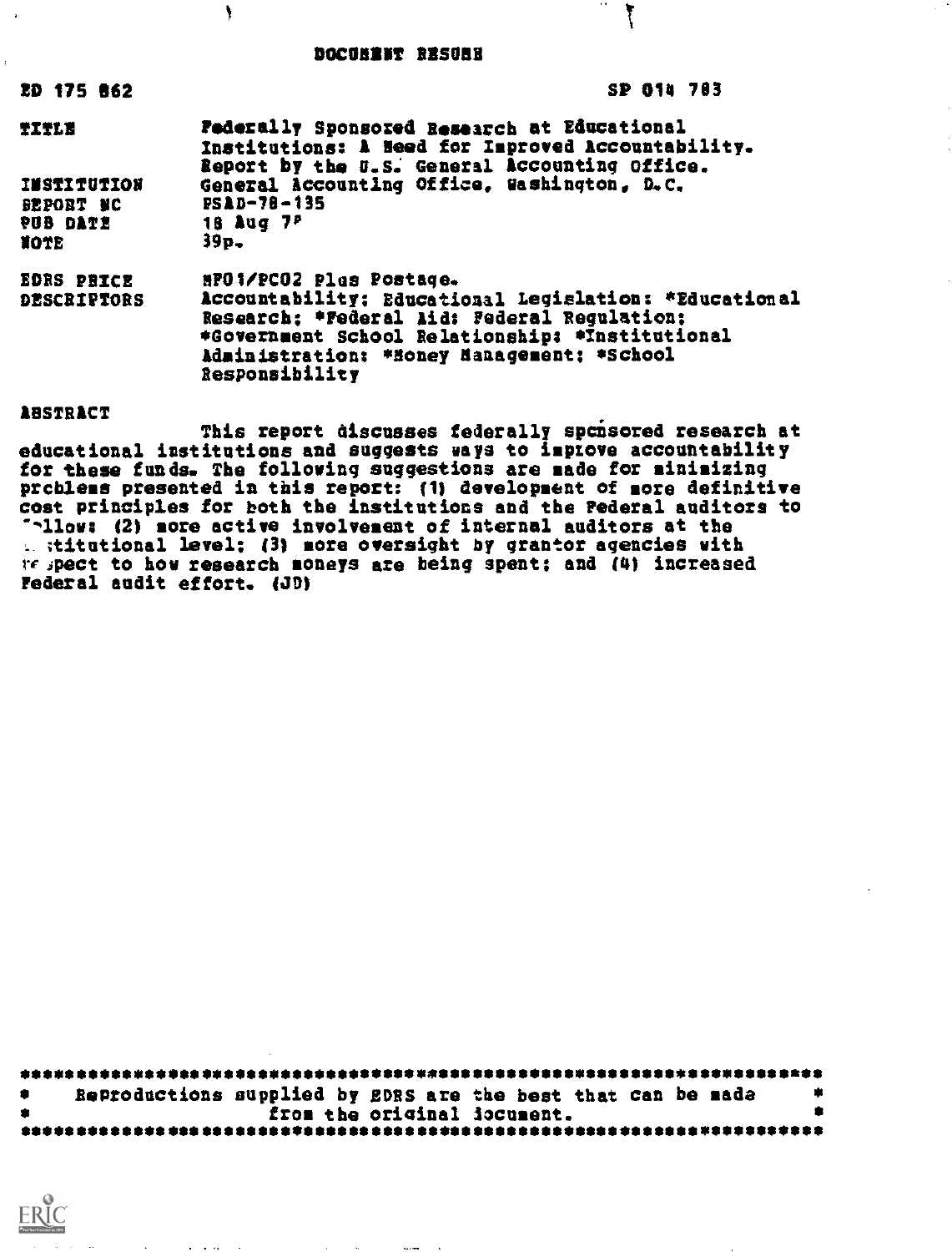# STREPORT BY THE U.S. ECGeneral Accounting Office

# Federally Sponsored Research At Educational Institutions-A Need For Improved Accountability

Educational institutions receive about \$3.8 billion a year through Federal grants and contracts for the conduct of research. Under present systems and methods in use at edu cational institutions, the Federal Government cannot reasonably be assured.that Federal funds are effectively being used for specific research objectives. Many of the problems discussed in this report are the re suit of the wide latitude and flexibility given to educational institutions by Federal Man- agement Circular 738. Strengthening the cost principles is required since the absence of more definitive guidance has resulted in varying interpretations and practices and in much disagreement between the Federal Government and educational institutions.

ti 'i Of PARTMENT OF HEALTH EOLICATION a WELFARE 14ATIONAL INSTITUTS OF **EDUCATION** 

¶

TH S. DULLIMENT - HAS - BEEN - REPRO-<br>D. LED EXACTLY - A. IRECEIVED - FROM<br>THE FEHINGN OR ORGANIZATION ORIGIN-A 1999 A 49 OR VALANS ALLON ORIGIN.<br>A 1966 - FRONTS OF VIEW OR OPINIONS<br>JATED DO NOT NECESSARIEV IRPPRE. .1 ,.' ,. + . .4%. 644%10kt:16 INCIITIITE 01 11, F. A. DN. POS. TON OR POLKY



 $\sqrt{2}$ 

PSAD-78.135 AUGUST 18, 1978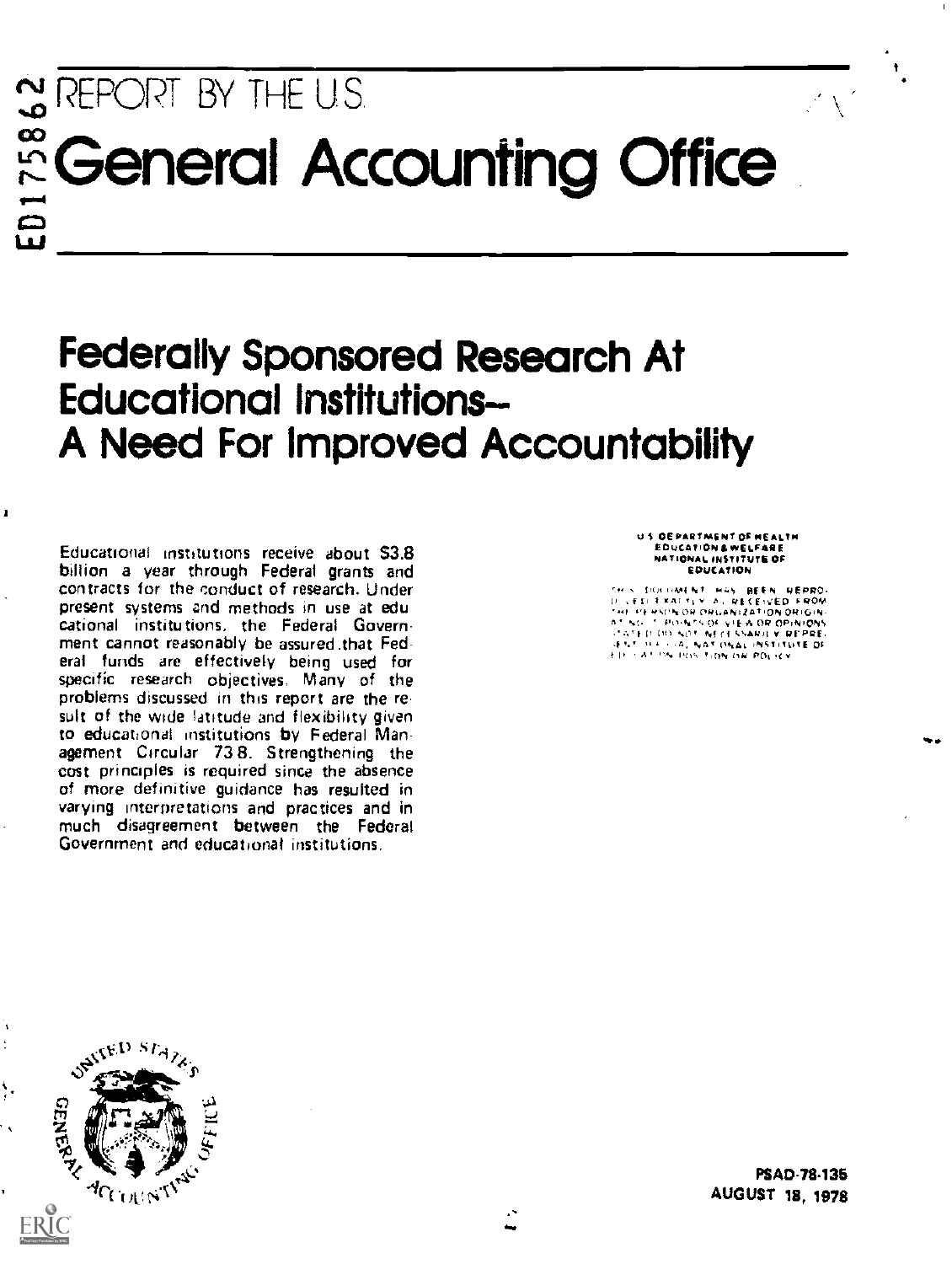

UNITED STATES GENERAL ACCOUNTING OFFICE

WASHINGTON, D.C. 20548

PROCUREMENT AND SYSTEME ACOUUNITION ORRMON

8-162223

The Honorable James T. McIntyre, Jr. Director, Office of Management and Budget

Dear Mr. McIntyre:

This report discusses federally sponsored research at educational institutions and suggests ways to improve accountability for these funds.

This review was made because of the significant amount of Federal research dollars awarded to educational institutions, congressional interest, and recent coverage in the news media of instances of lack of proper accountability for such funds.

This report contains recommendations to you on page 26. As you know, section 236 of the Legislative Reorganization Act of 1970 requires'the head of a Federal agency to submit a written statement on actions taken on our recommendations to the Senate Committee on Governmental Affairs and the House Committee on Government Operations not later than 60 days after the date of the report and to the House and Senate Committees on Appropriations with the agency's first request for appropriations made more thun 60 days after the date of the report.

We are sending copies of this report to the House and Senate Committees on the Budget; House Committees on Science and Technology and Government Operations; and the Department of Health, Education, and Welfare. Copies are also being sent to the Subcommittee on Reports, Accounting, and Management, Senate Permanent Subcommittee on Investigations; the Subcommittee on Federal Spending Practices and Open Government, Senate

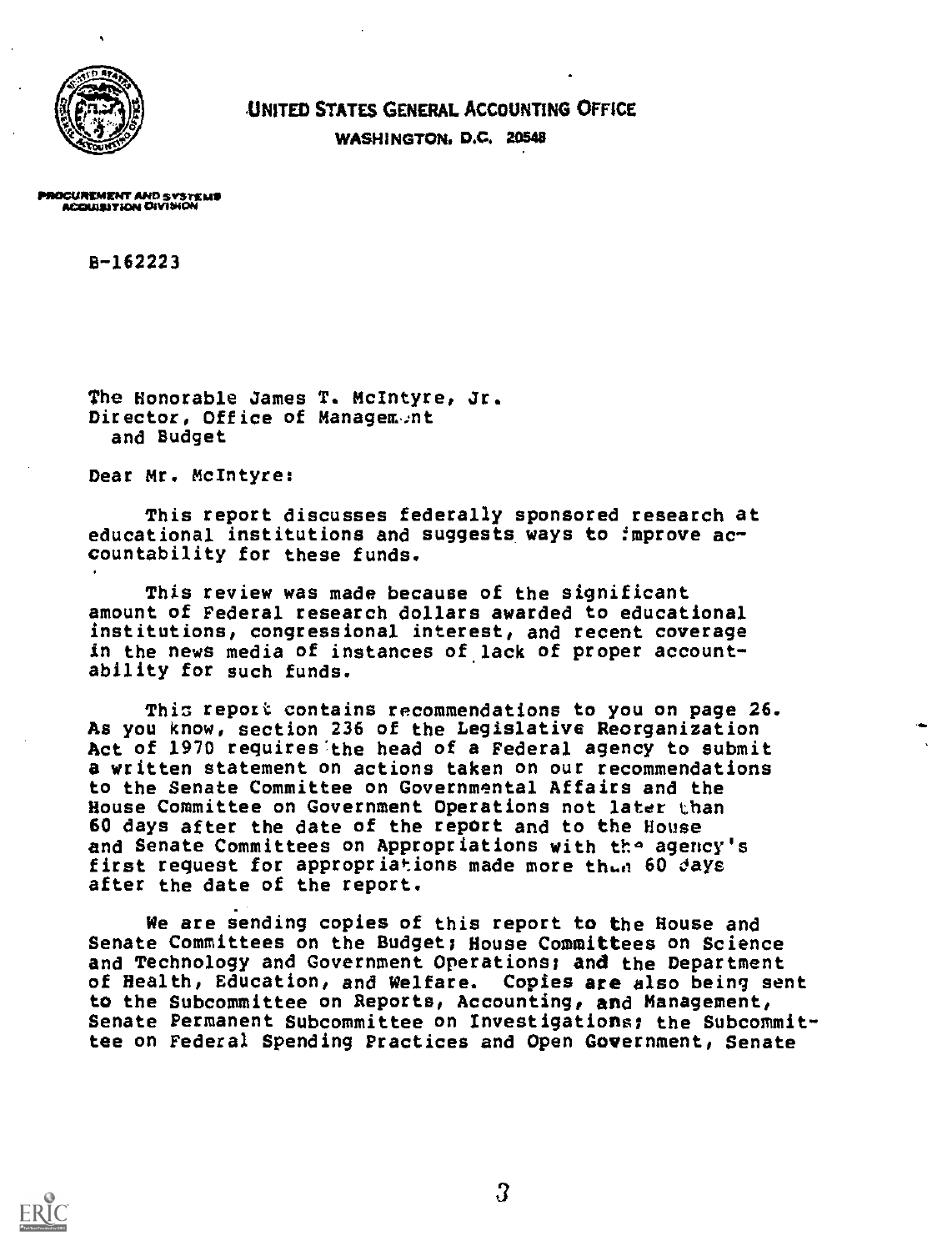8-162223

Committee on Governmental Affairs; the Subcommittee on Health and Environment, House Committee on Interstate and Foreign Commerce; Subcommittee on Intergovernmental Relations and Human Resources, House Committee on the Budget.

Sincerely yours,

tilasur

ÿ

ز<br>نم

J.-R. Stolarow Director



ø

 $\boldsymbol{I}$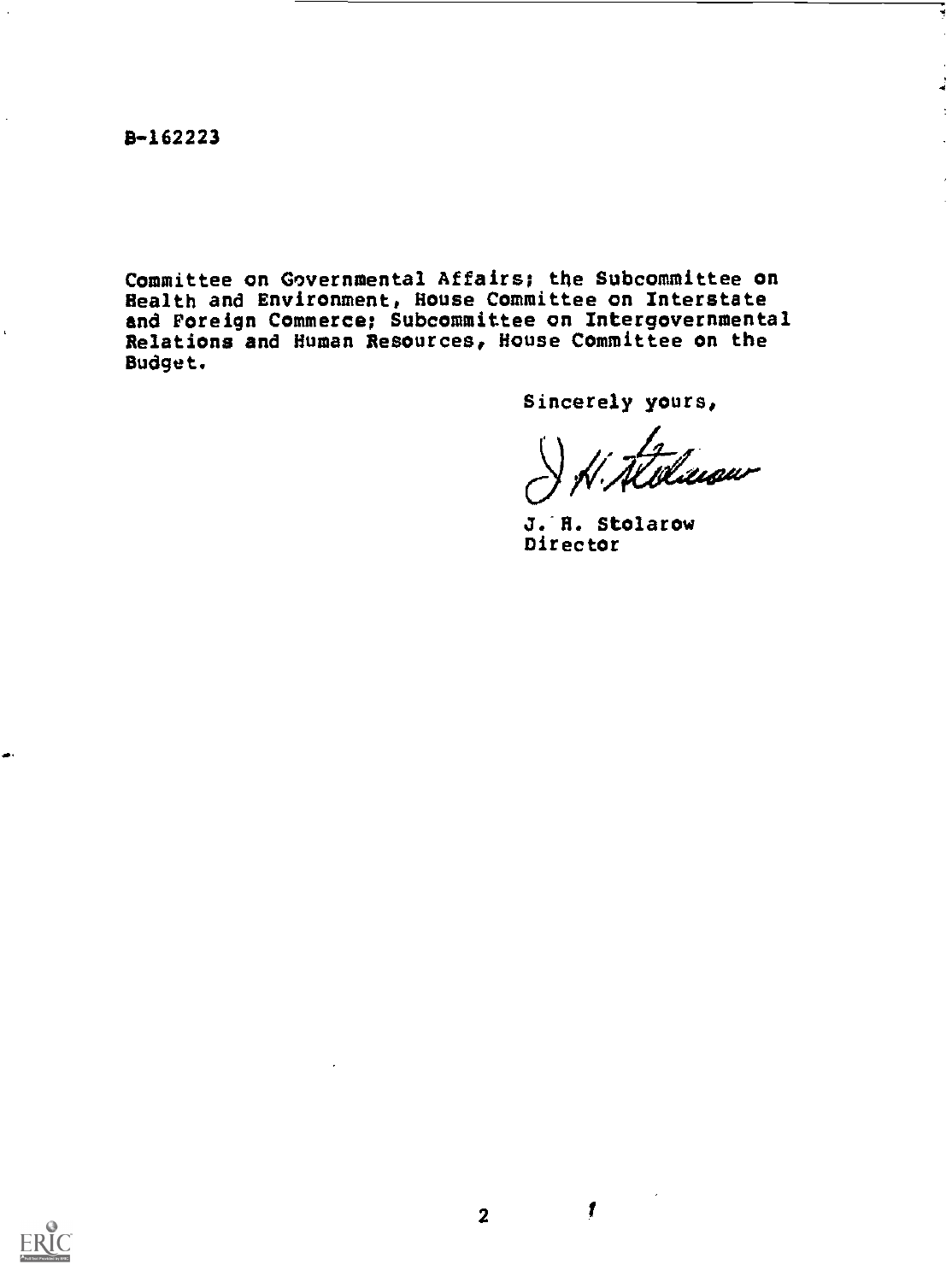GENERAL ACCOUNTING OFFICE FEDERALLY SPONSORED RESEARCH<br>REPORT TO THE DIRECTOR OF THE AT EDUCATIONAL INSTITUTIONS--REPORT TO THE DIRECTOR OF THE AT EDUCATIONAL INST<br>OFFICE OF MANAGEMENT AND BUDGET A NEED FOR IMPROVED OFFICE OF MANAGEMENT AND BUDGET

ACCOUNTABILITY

 $\mathbf{z}$ 

# DIGEST

Educational institutions receive about \$3.8 billion a year through Federal grants and contracts for the conduct of research. This review was made to determine the adequacy and reliability of the systems and methods educational institutions used to identify and account for research costs. We visited 6 major educational institutions, 4 State and 2 private, chosen from the top 100 institutions that receive about 80 percent of total Federal funds. Similar problems were found at each of the six institutions which use an accounting system of funding for Federal research money which GAO believes is basically similar to systems used at other institutions receiving research funds. To review the adequacy of these systems, we selected a total of 25 federally sponsored research grants.

Under the present systems and methods in use at educational institutions reviewed, it is difficult for the Federal Government to be reasonably assured that its funds are being used effectively for specific researct )bjectives. The very nature of research, coupled with management deficiencies, and the lack of internal controls make it difficult to accurately determine costs applicable to research. Management deficiencies identified in this review include imprudent and/or questionable charges to Federal research grants. Many of these charges were not related to the specific grant charged.

Federal grantor agencies generally have not been diligent in the financial management oversight of the Federal research moneys which they administer. This fact, coupled with the lack of institutional internal management reviews, has cortributed to the continued existence of

PSAD-78-135

T<u>ear Sheet</u>, Upon removal, the report<br><sup>Cover</sup> date should be noted hereon,

i

ΰ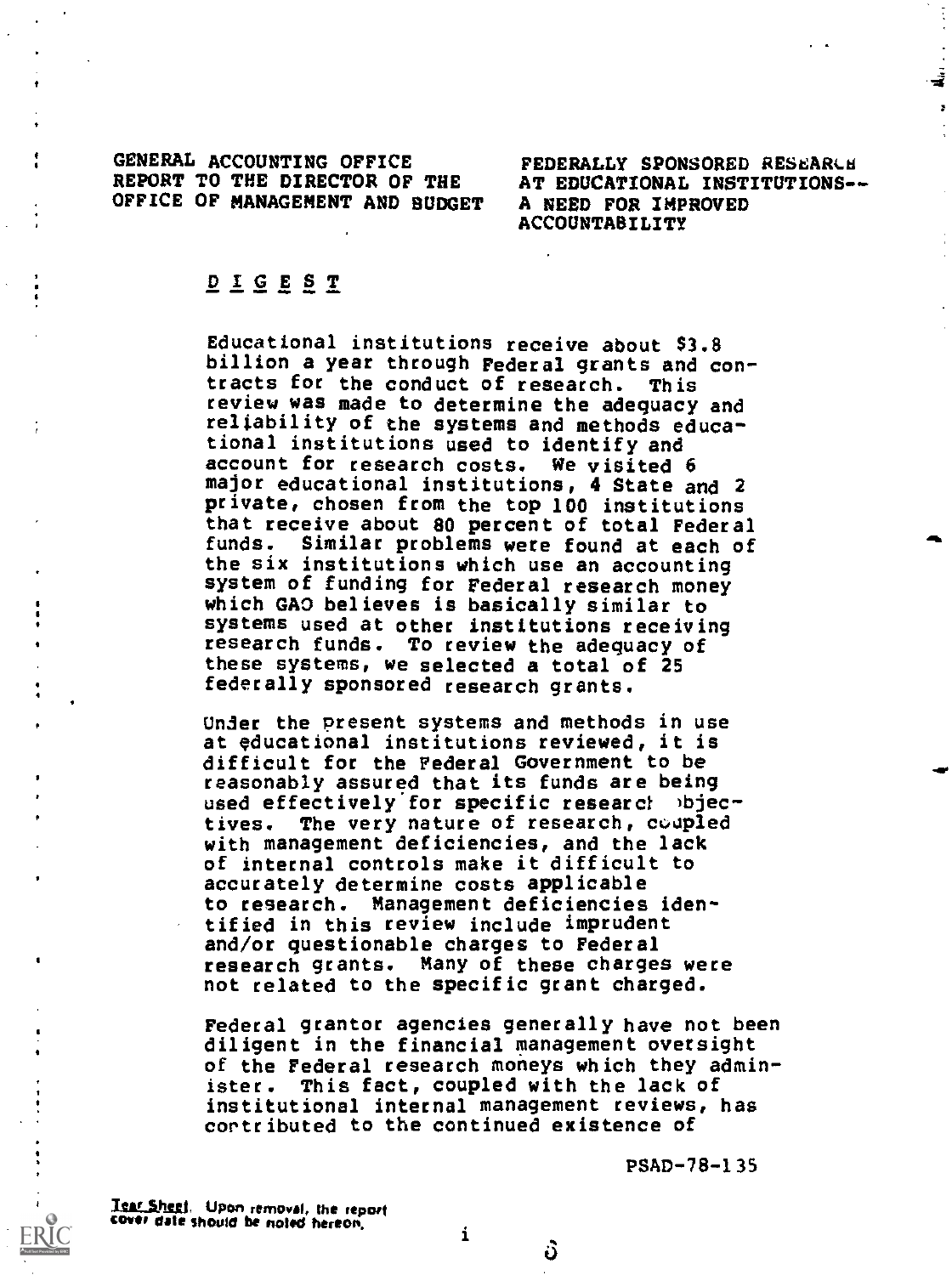management deficiencies. (See ch. 2.) The accounting practices the six educational institutions used did not provide a reliable basis to verify the validity of many direct costs charged to research, especially personnel costs which comprise about 60 percent of the cost of research. In addition, the six institutions were inconsistent in classifying oirect costs and indirect costs. Some indirect costs were charged directly to researcn but not to other activities. Such inconsistencies increase both the direct and indirect costs recovered under Federal research projects. (See ch. 3.)

Tne Office of Management and Budget has recently developed revisions to Federal Management Circular 73-6, which provides the guidance to educational institutions for accounting for the use of research grant funds. Some of these revisions improve this circular by providing more definitive guidance. The significant improvements (1) restrict the latitude allowed institutions for allocating indirect costs to research activities in that the preferred base of allocation is clearly spelled out for each indirect cost pool and  $(2)$  require that research costs oe cnarged to departmental administration on a consistent basis with similar cnarges to Instruction and other institutional activities.

4s

4

4

44 4

**c** contract the second second in the second second second in the second second second in the second second second second second second second second second second second second second second second second second second se

r

4

GAO believes tnat, altnough the Office of Management and Budget's revisions have improved the circular, major weaknesses remain. The foremost weakness is in tne area of compensation for personnel costs which, as noted previously, accounts for about 60 percent of research costs at institutions.

It is GAO's opinion that the Office of Management and Budget's proposed changes tor personnel costs do not require the degree of accountability necessary to assure that funds are spent for their intended purpose. The Department of Health, Lducation, and Welfare (HEW) had previously maoe some suggestions to the Office of Management and Budget for strengthening the requirements for accountability over personnel costs and other coat categories. In addition, HCw is planning its response to the Office of

is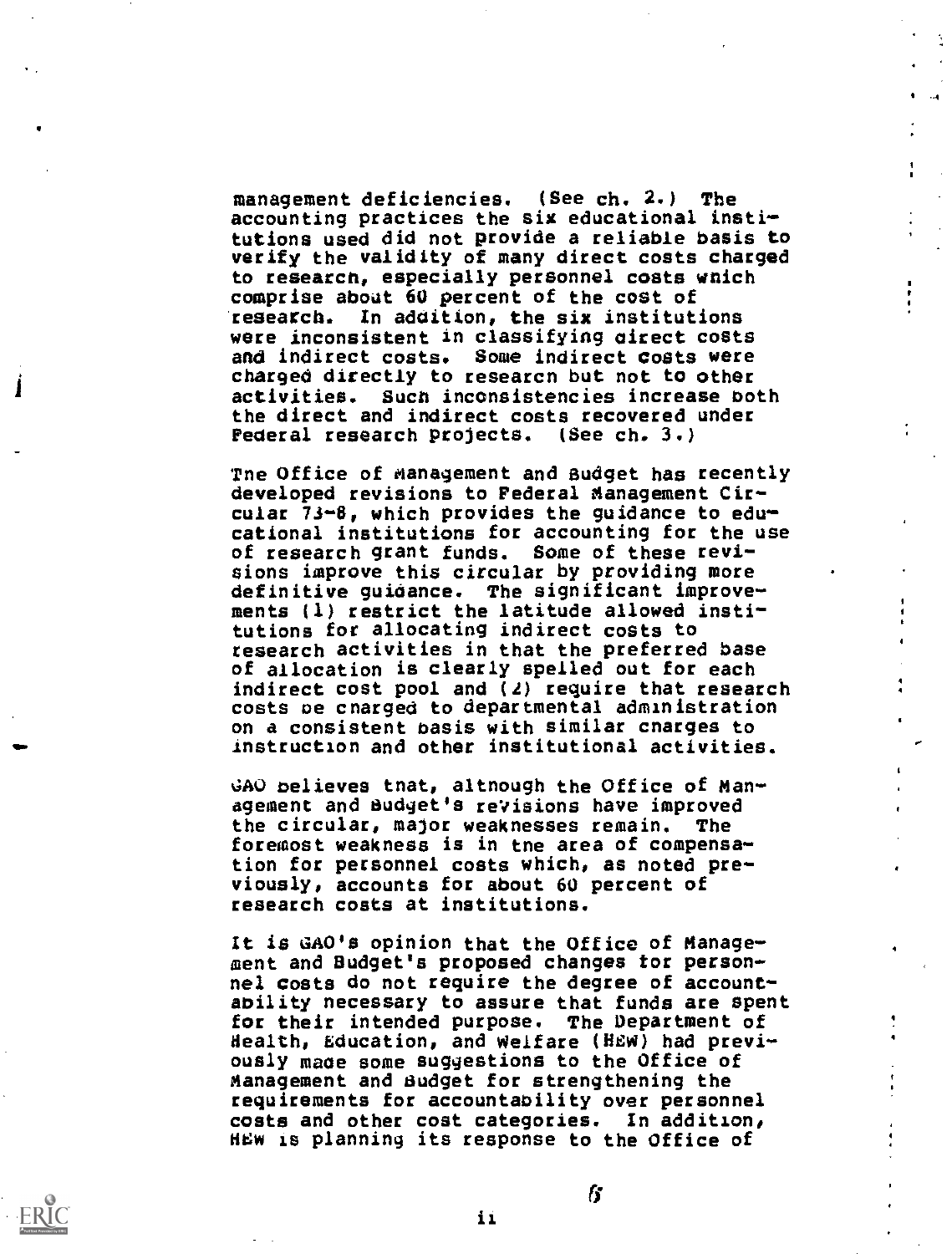<sup>4</sup> Management and dudget's proposed changes.

#### CONCLUSIONS

 $\bullet$   $\bullet$ 

The problems presented in this report can be minimized through

 $\mathcal{I}$ 

- --development of more definitive cost principles for both the institutions and the Federal auditors to follow,
- --more active involvement of internal auditors at the institutional level,
- --more oversight by grantor agencies with respect to how research moneys are ming spent, and

--increased Federal audit effort.

Aosence of more definitive guidance has resulted in varying interpretations and practices and in much disagreement between the Federal Govern- . ment and educational institutions. GAO there- . fore believes that developing more definitive cost principles would serve as tne cornerstone for effective performance of audit and oversight efforts.

Some of the Office of Management and Budget's proposed revisions to the circular, along with HEw's suggestions, offer a potential to solve many of the problems identified in this report. Such revisions would further minimize the ambi- +pities and the discretion institutions have in this aree and place more responsioility on the institution for self-policing its activities.

#### XECUMMENOATION

GAO recommends that the Director, Office of Management and Budget, reconsider the suggested HEW revisions, especially in the area of compensation for personal services. Such revisions would, in our opinion, provide a more objective and reliable basis for the determining and reporting effort devoted to fiderally sponsored research.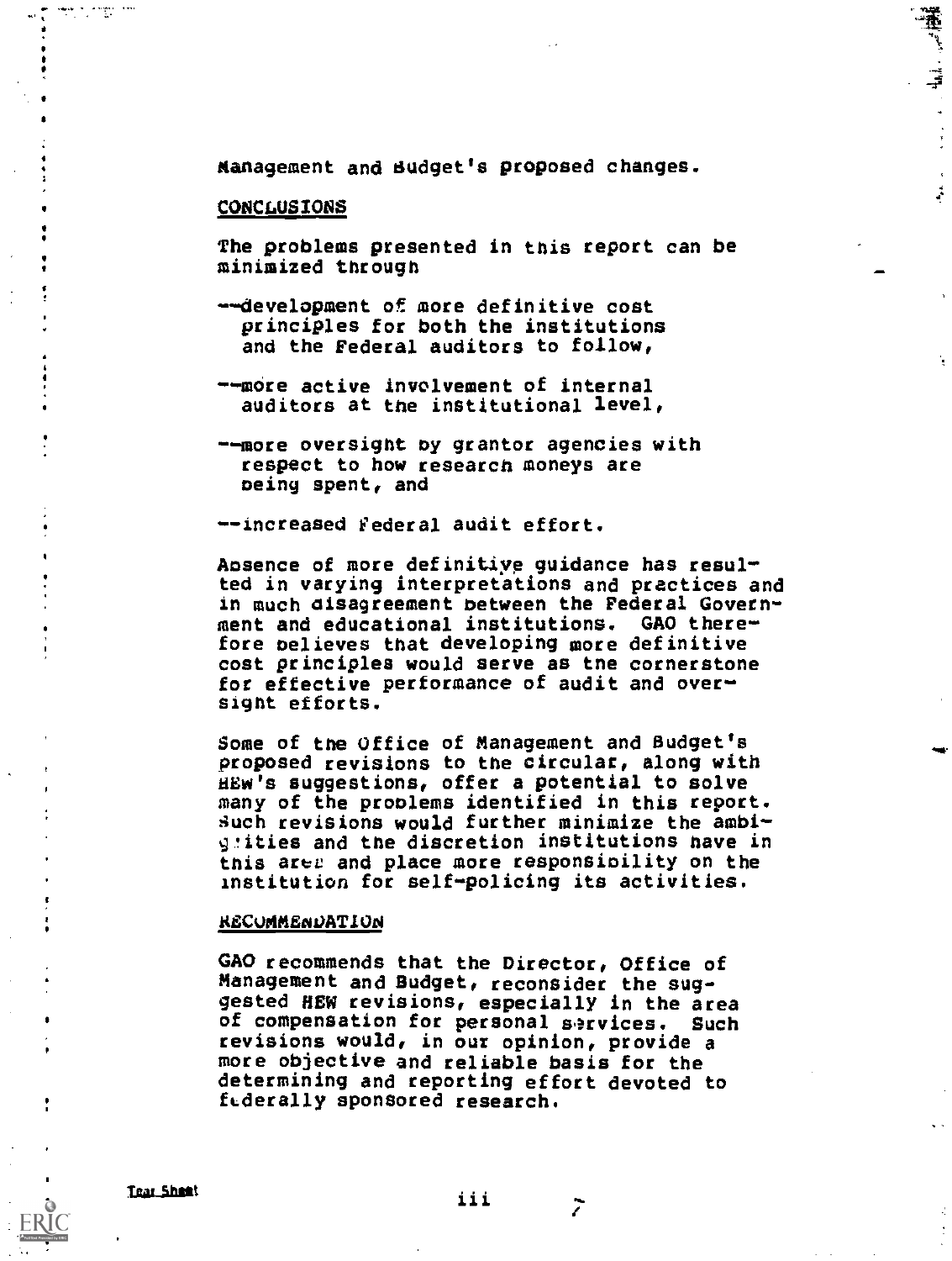Contents

 $\mathcal{A}$ 

 $\ddot{\varepsilon}$ 

 $\frac{1}{2}$  $\mathbf{r}$ 

 $\ddot{\phantom{1}}$ 

 $\begin{array}{c} 1 \\ 1 \\ 2 \end{array}$ 

|                         |                                               | Page           |
|-------------------------|-----------------------------------------------|----------------|
| <b>DIGEST</b>           |                                               | i              |
| <b>CHAPTER</b>          |                                               |                |
| 1                       | INTRODUCTION                                  | 1              |
|                         | Magnitude of federaily sponsored<br>research. | ı              |
|                         | Components of research costs                  |                |
|                         | Accountability of research funds              | $\frac{1}{3}$  |
|                         | Scope of review                               |                |
| 2                       | MANAGEMENT WEAKNESSES RELATING TO RESEARCH    |                |
|                         | <b>PROGRAMS</b>                               | 5              |
|                         | Lack of guidance and good management          |                |
|                         | practices                                     | 5              |
|                         | Agency evaluation of grants and<br>contracts  | 6              |
|                         | Management deficiencies                       | 6              |
|                         | Conclusions                                   | 9              |
|                         |                                               |                |
| $\overline{\mathbf{3}}$ | IMPROVEMENTS NEEDED IN ACCOUNTING FOR         |                |
|                         | PERSONNEL COSTS                               | 10             |
|                         | Problems with current system of               |                |
|                         | accounting for personnel costs                | 10             |
|                         | Alternative to effort reporting               |                |
|                         | system                                        | $\frac{12}{2}$ |
| 4                       | IMPROVEMENTS NEEDED IN ACCOUNTING FOR         |                |
|                         | OTHER DIRECT COSTS AND INDIRECT COSTS         | 13             |
|                         | Accounting for other direct costs             | 13             |
|                         | Evaluation of indirect costs is               |                |
|                         | difficult and unreliable                      | 16             |
|                         | Pressure to increate indirect cost            |                |
|                         | recoveries                                    | 21             |
|                         | Conclusions                                   | 22             |
| 5.                      | PROPOSED CHANGES TO INSTITUTIONS'             |                |
|                         | ACCOUNTABILITY FOR RESEARCH FUNDS             | 23             |
|                         | Improvements made                             | 23             |
|                         | Potential for more improvement in             |                |
|                         | FMC 73-8                                      | 24             |
|                         |                                               |                |
| 6                       | CONCLUSIONS AND RECOMMENDATION                | 26             |
|                         | Conclusions                                   | 26             |
|                         | Recommendation                                | 26             |

 $\sum_{\mathbf{A}_{\text{full factor product by EBC}}}$ 

 $\blacksquare$ 

 $\frac{1}{2} \frac{\sqrt{2}}{2}$ 

 $\mathcal{L}^{\text{max}}$ 

 $\hat{\mathcal{L}}$  .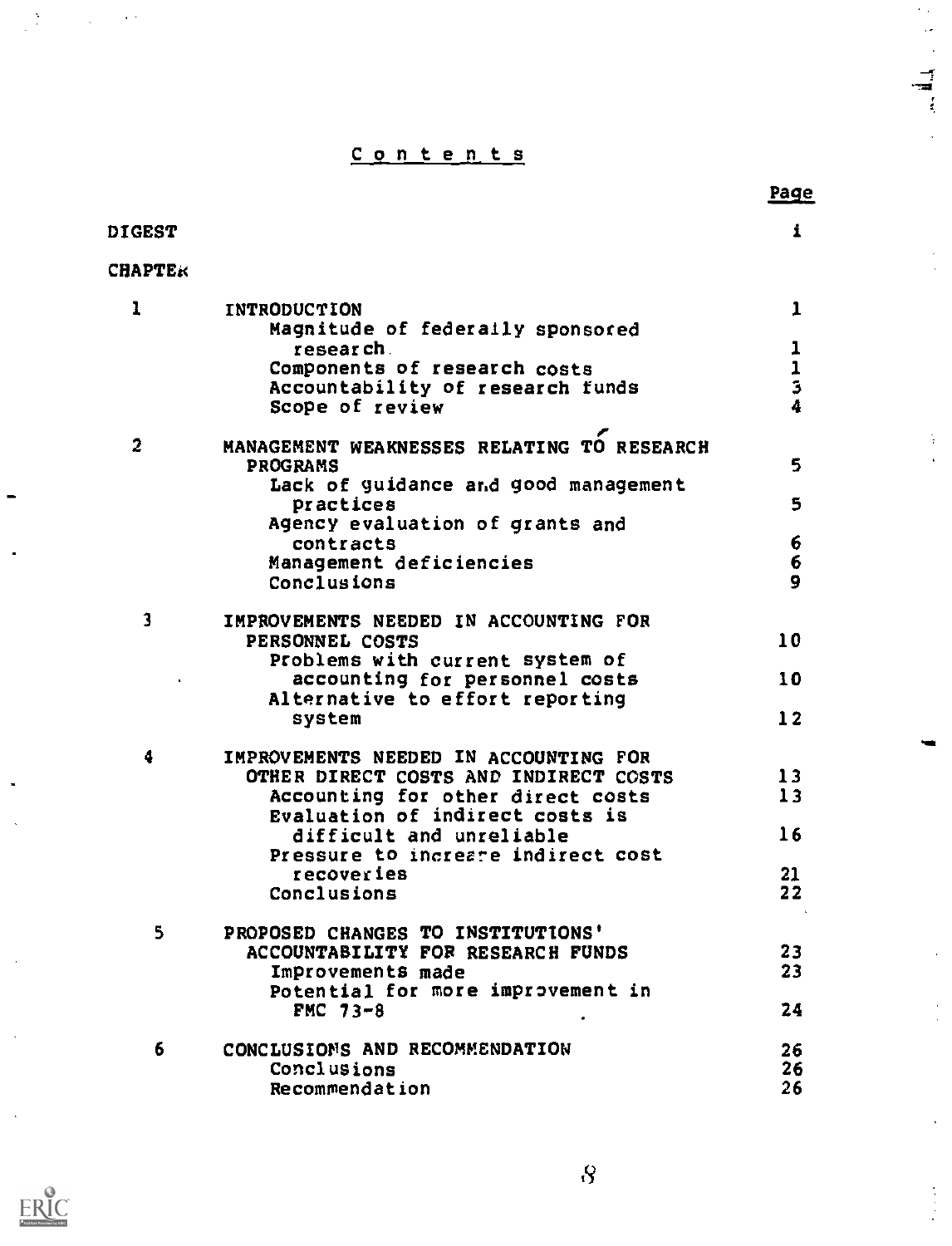# Page

 $\blacksquare$  $\ddot{\bullet}$ 

# APPENDIX

 $\ddot{\phantom{0}}$ 

 $ERIC$ 

r me a smae

| I          | Steps for identifying research costs                        | 27 |
|------------|-------------------------------------------------------------|----|
| II         | Illustrated example of how in-<br>direct costs are computed | 28 |
|            | <b>ABBREVIATIONS</b>                                        |    |
| <b>FMC</b> | Federal Management Circular                                 |    |
| <b>GAO</b> | General Accounting Office                                   |    |
| <b>HEW</b> | Department of Health, Education, and Welfare                |    |
| NIH        | National Institutes of Health                               |    |
| <b>NSF</b> | National Science Foundation                                 |    |
| <b>OMB</b> | Office of Management and Budget                             |    |
| PI         | principal investigator<br>e +                               |    |

 $\sim$  50  $\cdot$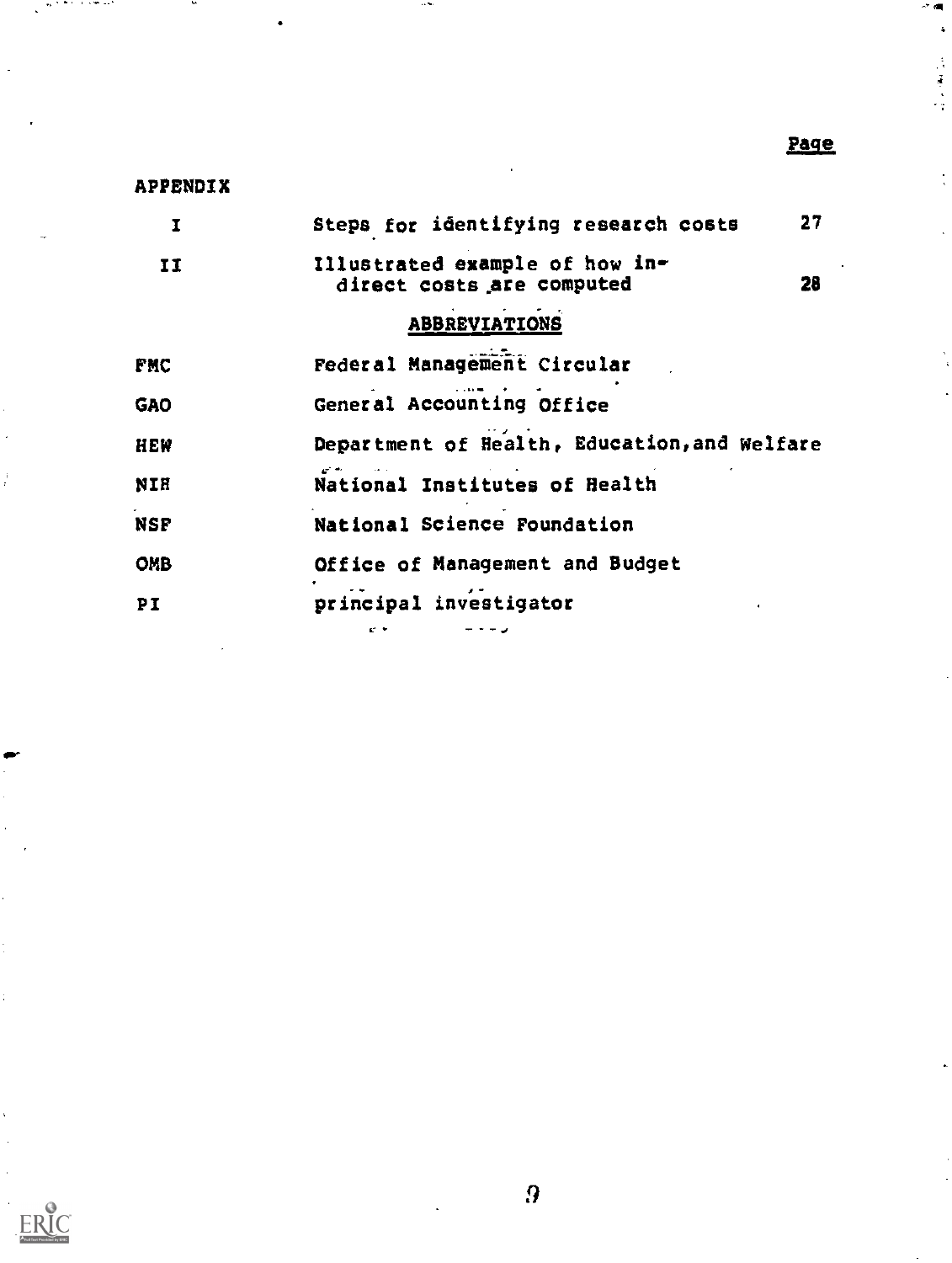# CHAPTER 1

# INTRODUCTION

The Congress has recognized a continuing national need for the conduct of research. This need, in large part, is fulfilled by educational institutions through receipt of Federal grant moneys.

# MAGNITUDE OF FEDERALLY SPONSORED RESEARCH

In fiscal year 1977 tens of thousands of individual grants and contracts were awarded in excess of \$3.8 billion to educational institutions for the conduct of research. Over 70 Federal agencies sponsor or otherwise support basic research involving over 2,000 educational institutions. The major sponsoring agencies are the Department of Health, Education, and Welfare (HEW); the Energy Research and Development Administration; and the National Science Foundation (NSF). This Federal commitment has increased dramatically over the past 20 years. (See graph on the next page.)

The research being sponsored by Federal agencies is generally basic or applied. Basic research is for the development of increased knowledge in a particular scientific area, whereas applied research is more of a practical application of the knowledge developed from basic research. The mechanism used to award most research moneys is a grant. These grants are primarily unsolicited by Federal agencies and are evaluated for scientific merit by peer review groups.

#### COMPONENTS OF RESEARCH COSTS

The allowable costs of a research acreement consist of the direct costs incident to performance plus an allowable portion of indirect costs. No provision for profit or increment over cost is intended.

# Direct costs

بالمنابذ والرابي

Federal guidelines state that direct costs are those which can be specifically identified with a particular project or which can be assigned to a project with relative ease and a high degree of accuracy. The guidelines require these costs to have an identifiable benefit to the research project charged. It is not sufficient that the costs be of the nature generally associated with research. Identifying and assigning direct costs to a given project is generally

1

 $I_{\hat{U}}$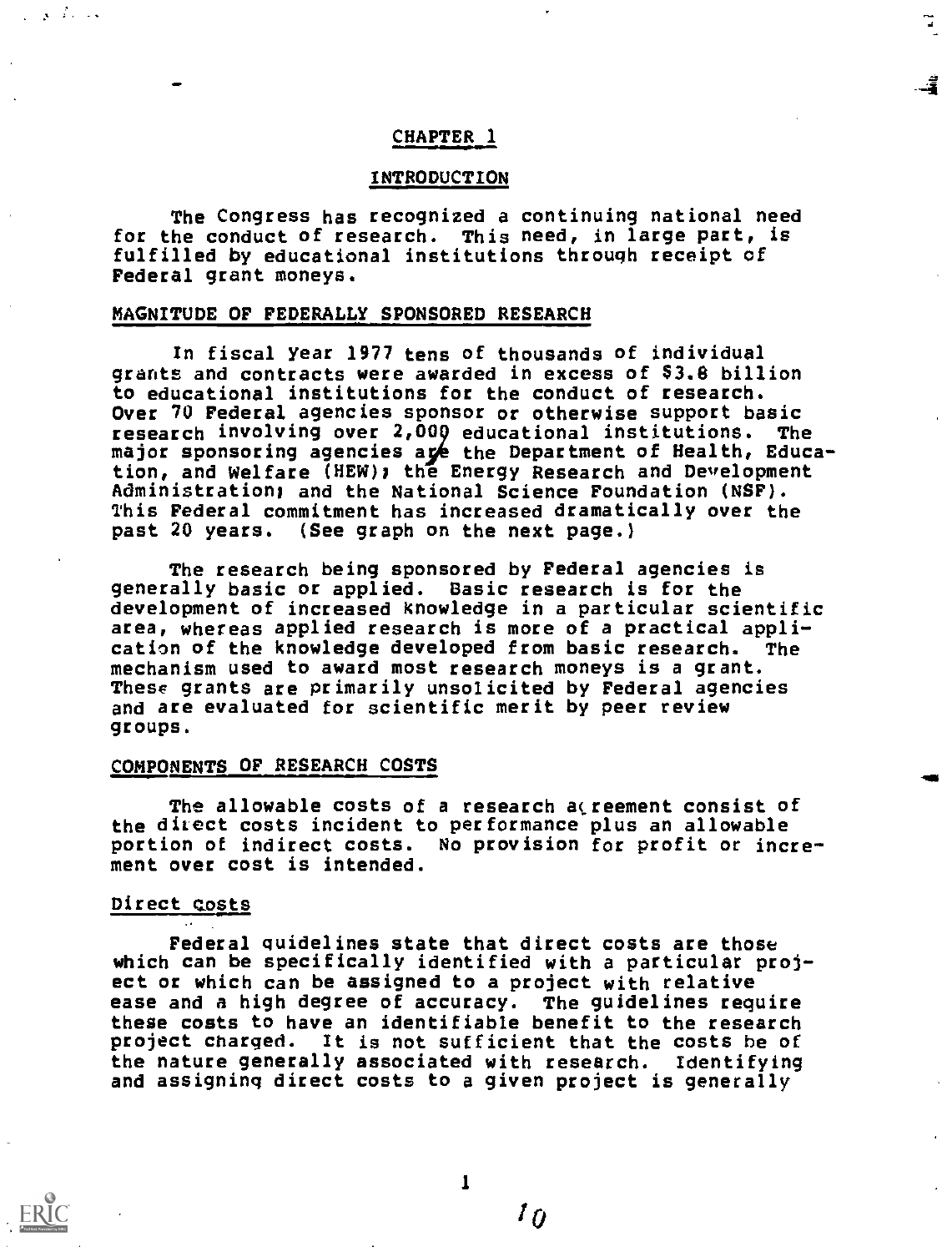FEDERAL EXPENDITURES FOR RESEARCH AT EDUCATIONAL INSTITUTIONS (note 1 )

医心理

FISCAL YEARS 1966 1976



 $\mathbf{v}$  .

 $\mathcal{L}$ 

 $\overline{a}$ 

 $\ddot{\phantom{a}}$ 

 $\overline{\phantom{a}}$ 

2

 $\mathcal{L}^{\text{max}}$  $\mathbb{R}^2$   $\boldsymbol{i}$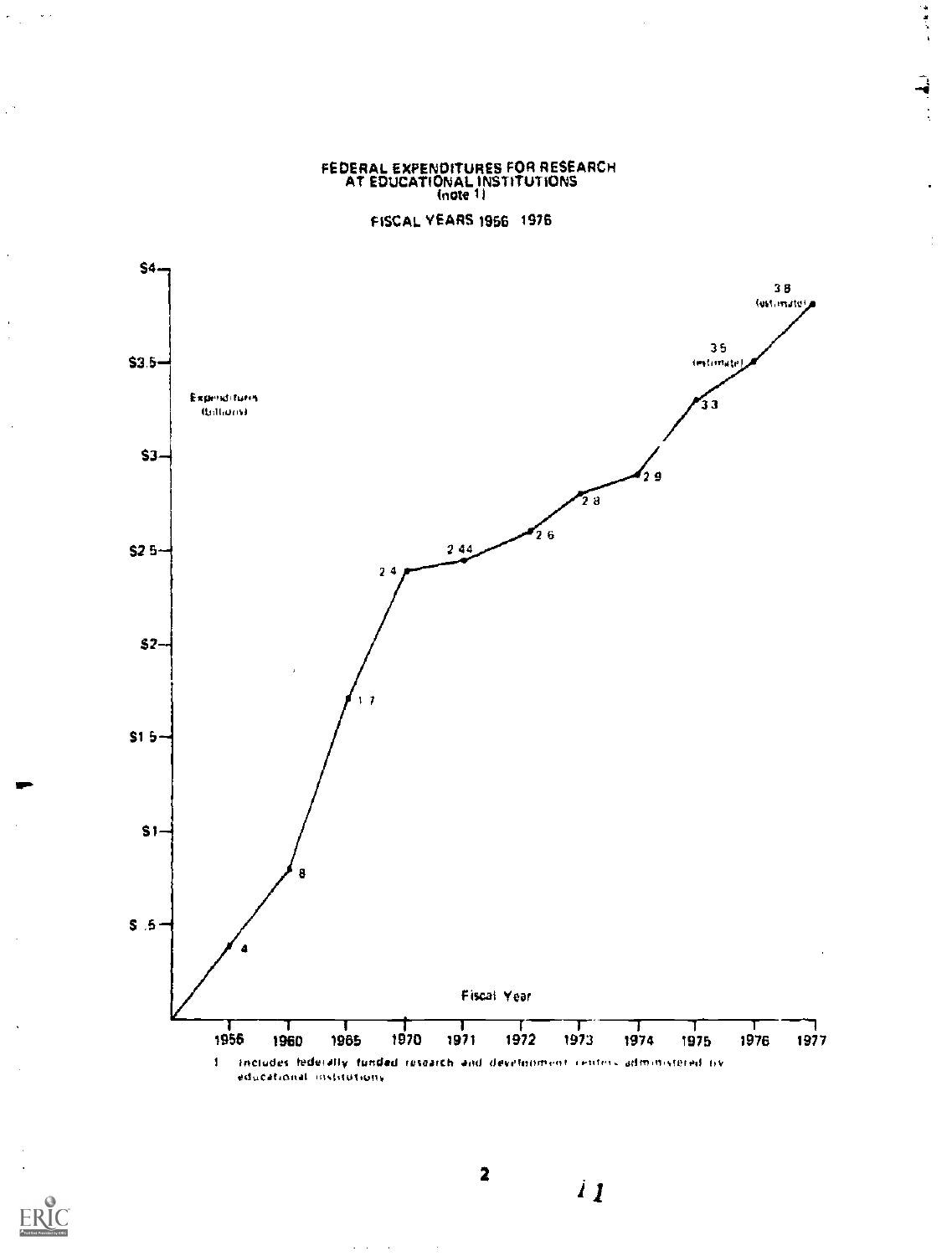delegated to the individual in charge (i.e., principal investigator) of the project. Typical costs chargeable directly to a research agreement include Salary and wages of research personnel, equipment, and supplies and services.

# Indirect\_costs

Federal guidelines state that indirect costs are those incurred for common or joint objectives and cannot readily be identified to a specific activity. The guidelines require these costs to be allocated or apportioned to the institution's primary activities in reasonable proportions according to their contribution to each activity. "Primary activities" are defined as instruction, organized research, and other institutional activities. The indirect cost dollars allocated to organized research are converted to an indirect cost rate which is computed by dividing the allocated indirect costs by a base generally consisting of either the total direct costs or the direct salaries and wages associated with research. This rate is applied to the costs of individual research projects to compute the applicable indirect costs. Appendix I shows the steps in identifying research costs. A simplified example of how indirect costs are allocated is illustrated in appendix II.

Institutions, under Federal guidelines, can select the method and base to be used to allocate the indirect costs to the activities benefited. HEW is the primary agency responsible for approving the indirect cost rate at educational institutions.

#### ACCOUNTABILITY OF RESEARCH FUNDS

Federal guidance to educational institutions for determining costs applicable to grants and contracts with educational institutions waa issued under Circular A-21 in September 1958. Federal Management Circular (FMC) 73-8 issued<br>December 19, 1973, superseded Circular A-21. The policy form-December 19, 1973, superseded Circular A-21. ulation and the general oversight of these cost principles are the responsibility of the Office of Management and Budget (OMB). in addition, OMB recently revised FMC 73-8. The proposed revisions are currently.out for comment (OMB refers to its revisions of FMC 73-8 as A-21).

The Federal Government generally has relied on the integrity of the institutions and their accounting systems to provide assurance that research funds are used for intended purposes. The Federal guidelines provide principles designed to recognize all costs of such research under generally accepted accounting principles. The guidelines also provide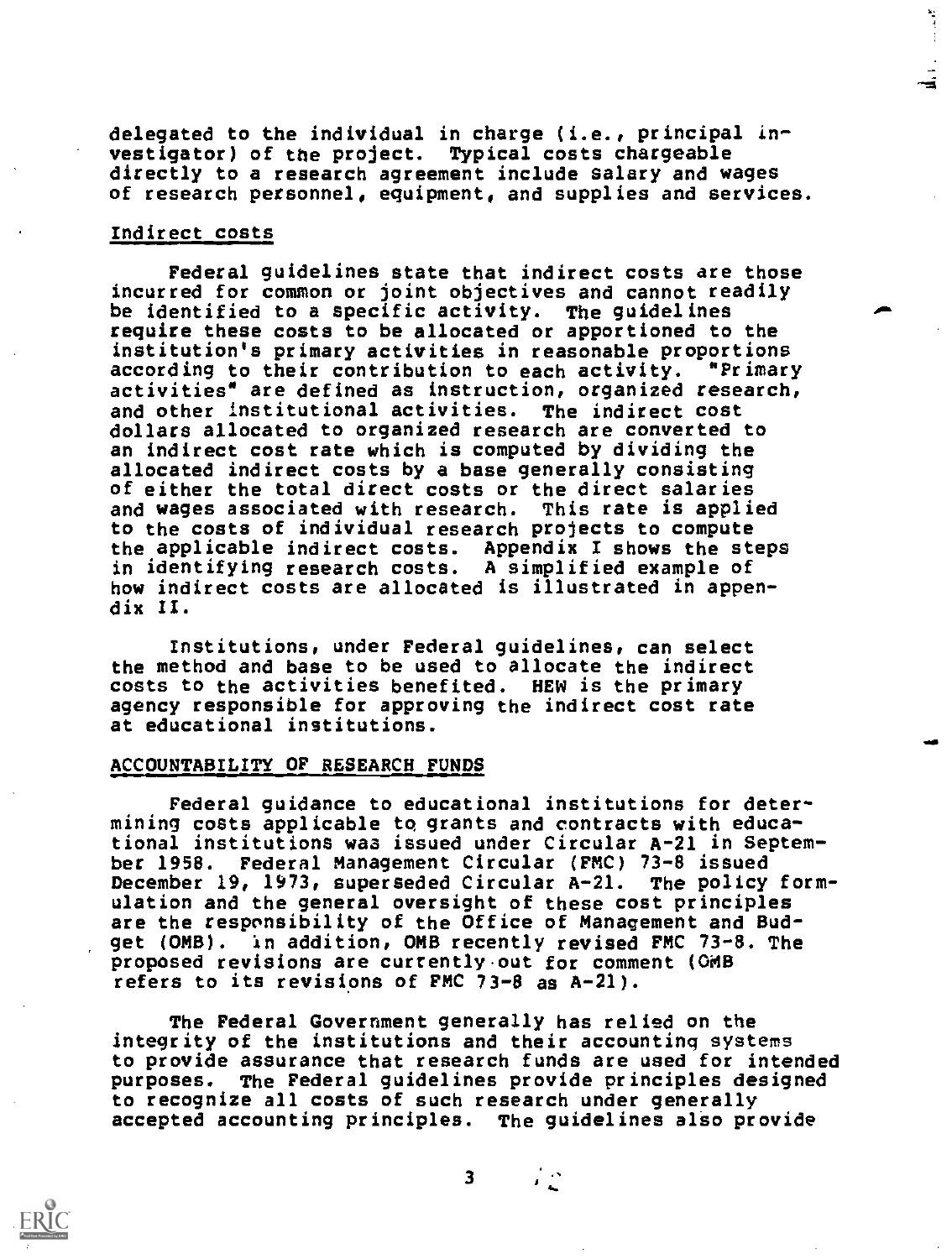that the scope, interpretation, and application of such principles require a mutual understanding between institutions and the Federal Government and that institutions not be required to significantly change their accounting practices.

 $\frac{4}{1}$ 

With respect to Federal research funds, educational institutions are required to employ sound management practices. Federal regulations require separate budgeting and<br>and accounting of Federal research funds. Expenditures of and accounting of Federal research funds. Federal funds are limited to those costs which are (I) deemed reasonable and necessary by a responsible and prudent individual, (2) allocable to the funded effort through the consistent application of the prescribed principles, and (3) not expressly disallowed by Federal guidelines. Institutions are required to submit interim and final reports detailing the scientific results and total costs incurred on the funded projects.

We made this review to evaluate the reliability and integrity of the methods and systems educational institutions used for classifying and allocating costs to Federal research grants.

#### SCOPE OF REVIEW

We visited 6 major educational institutions, 4 State and 2 private, chosen from the top 100 institutions that receive about 80 percent of total Federal funds. The institutions were selected on the basis that they would be representative of most universities and would not have unique accounting systems. Some were selected at the suggestior of the National Association of College and University Business officers.

Indications of deficiencies identified during our review were discussed with responsible Federal agency officials for appropriate followup action. To review the adequacy of these systems, we selected a total of 25 federally sponsored research grants. For each grant reviewed, we evaluated the propriety and reasonableness of selected direct charges to the grant. At each institution, we reviewed the methods and bases used for identifying and allocating indirect costs to research.

In addition, we held discussions with officials and principal investigators (PIs) of each institution we visited, Federal auditors as well as with representatives of NSF, and HEW grant and audit officials, OMB, and the Cost Accounting Standards Board.

We made our review during the  $\sim$  riod January 1977 to August 1977.

4

<sup>a</sup> a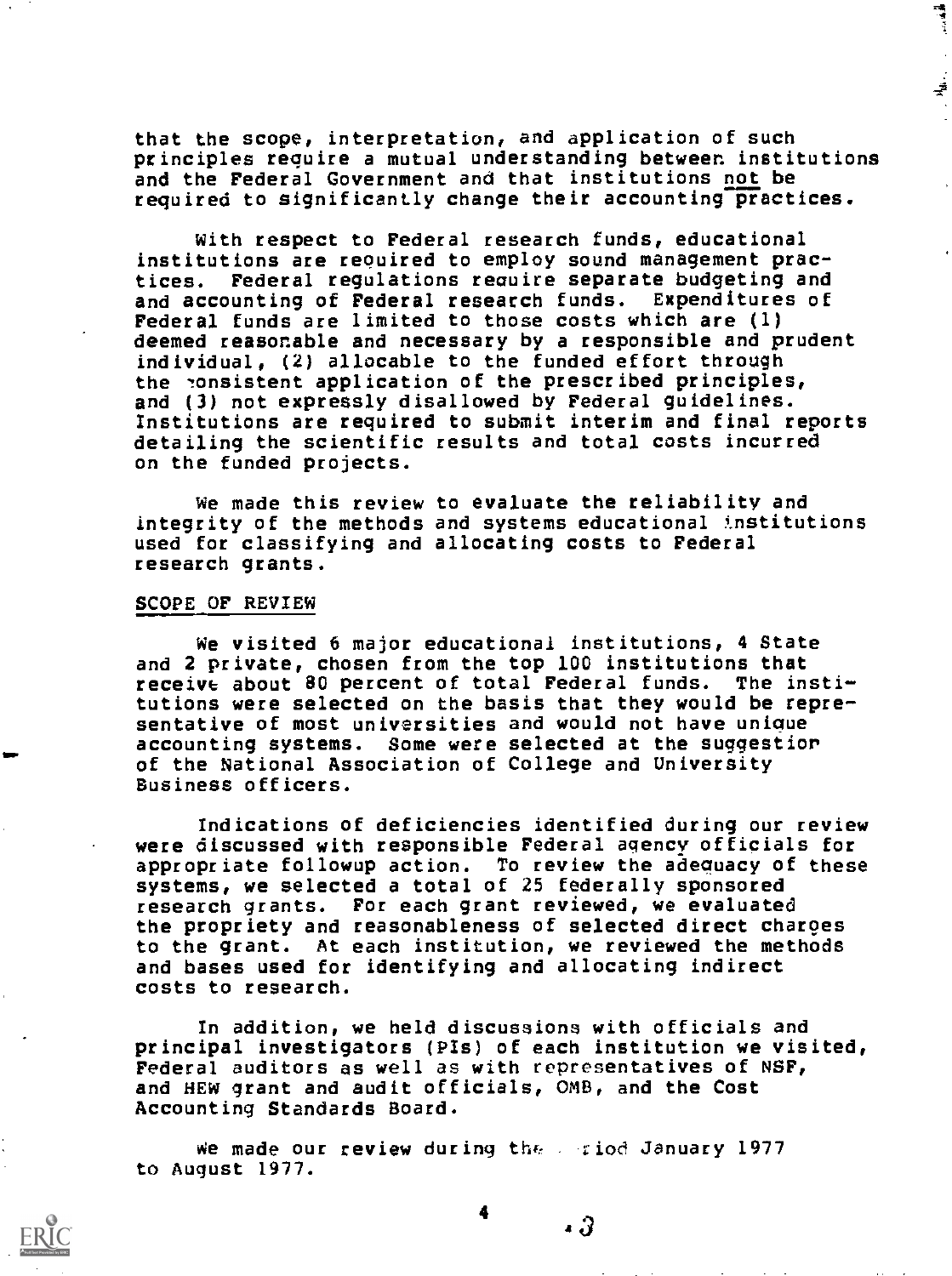# CHAPTER 2

# MANAGEMENT WEAKNESSES RELATING TO RESEARCH PROGRAMS

At the educational institutions we visited, we found instances of financial management we knesses in the administration of Federal research projects oeing conducted on college and university campuses. We believe the primary causes were the existence of very flexible guidelines for charging costs to Federal research grants and delegating the responsibility for financial management to research staff without adequate guidance or independent review. We noted little being done by the Federal grantor agencies or by the educational institutions to assess the effectiveness of financial management practices.

 $\blacksquare$ 

医皮质

 $\overrightarrow{4}$ 

 $\pm$ 

# LACK OF GUIDANCE AND GOOD MANAGEMENT PRACTICES

The large educational institutions we visited administered more than 1,000 active individual grants and contracts each year. Whereas each institution is responsible for administering the grants and contracts it receives, the PI is directly responsible for managing and conducting the research. The PI of each project makes the final decisions on expenditures of grant funds subject only to general compliance guidelines and budget constraints. Although PIs generally have strong research capabilities, they are not necessarily trained in management skills. The PIs we questioned said they received little or no guidance from the institutions on how to properly manage their funds. The guidance materials the institutions provided to them generally related to such matters as instructions on preparing research proposals and reporting requirements.

Most grants and contracts provide that institutions recover their indirect costs through predetermined indirect cost rates. Using this approach can be a disincentive for controlling costs since it encourages institvtions to increase direct costs of research to maximize indirect cost recoveries.

Al-o there is little incentive for reducing costs when occasions to do so arise since unused grant or contract funds remaining at the conclusion of the award period are to be relinquished to the grantor agency.



S

. 1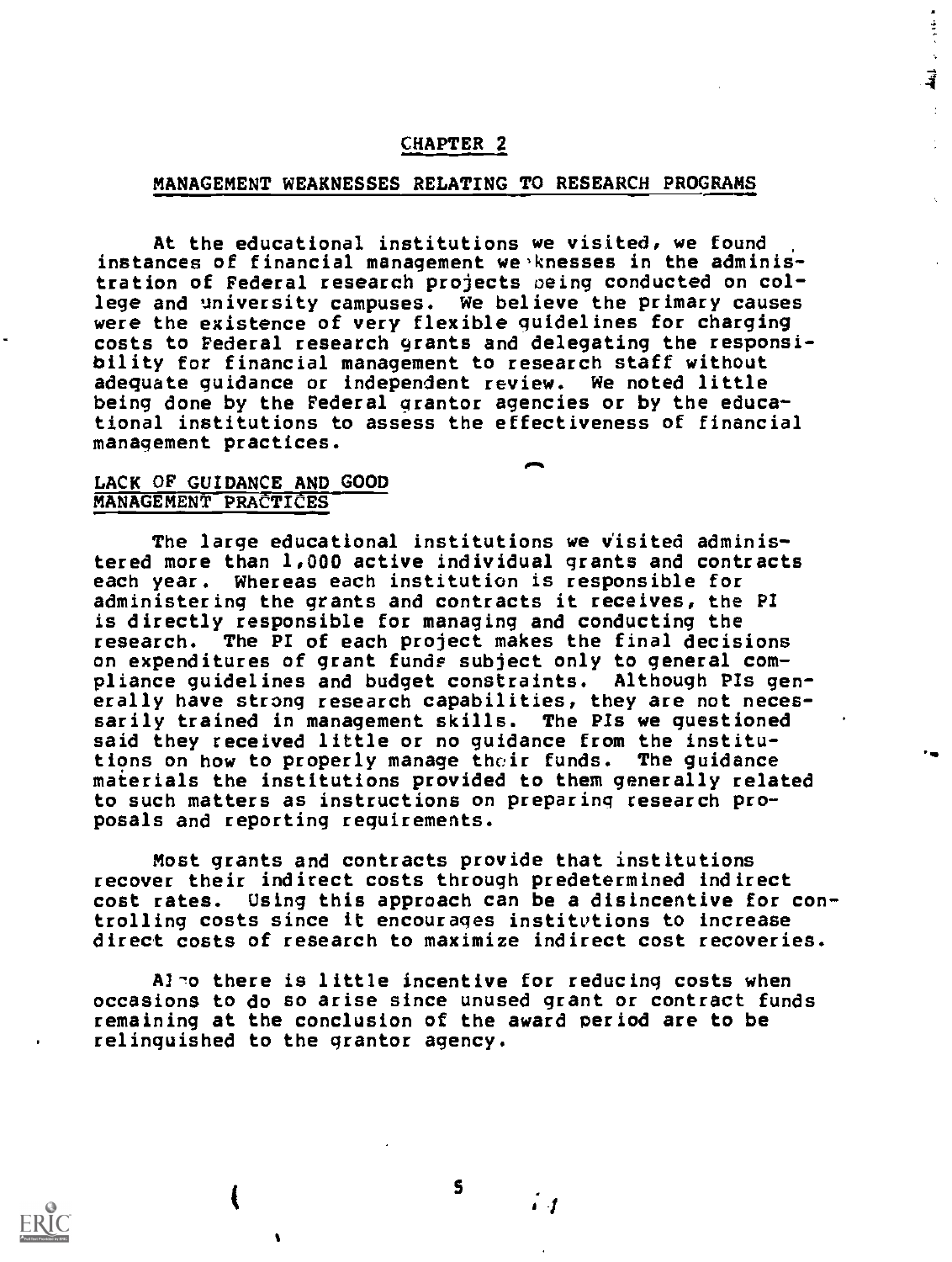# AGENCY EVALUATION OF GRANTS AND CONTRACTS

Although research programs warrant an extensive audit or management evaluation, the six institutions generally did not allocate staff for this purpose. Also audits and other evaluations conducted by HEW and other grantor agency audit groups ahve been minimal. Research proposals and budet requests generally were evaluated before the award of grants and contracts. Evaluations of the management performance during the progress or after completion of the project were not routinely performed.

The procedures for monitoring research projects varied from agency to agency. One method of monitoring is to conduct site visits and review periodic financial and progress reports institutions submitted. For example, an official of the National Institute of Neurological and Communicative Disorders and Stroke stated that a site visit typically involved reviewing facilities to evaluate the capability of equipment, laboratory instruments, and so forth in performing the proposed research.

Approaches taken by Federal auditors vary. Auditors often review individual, direct cost categories on a selective basis. Their audits are performed in cycles; each segment ir reviewed at selected intervals. In other cases, contracts and grants are audited on a request basis by various sources, including grantor agencies and PIs. The number of requests cover only a small percent of the total projects. Indirect costs at institutions are usually audited at 3-year intervals or longer.

#### MANAGEMENT DEFICIENCIES

A potential for management deficiencies exists in view of the broad scope of many research programs, a dispersement of management responsibilities, and a lack of independent review or audit.

In investigations made as a result of allegations made by PIs and others at 14 educational institutions, National Institutes of Health (NIH) auditors found over \$632,000 in salaries and wages charged to research (1) for which no services had been provided, (2) were unsupported, or (3) were otherwise deemed improper. They also found over \$48,000 in travel, equipment, and other expenses charged to research which were unrelated to research. Findings of other Federal auditors at eight major educational institutions around the country showed similar misuse of Federal research funds.

6

រ ភិ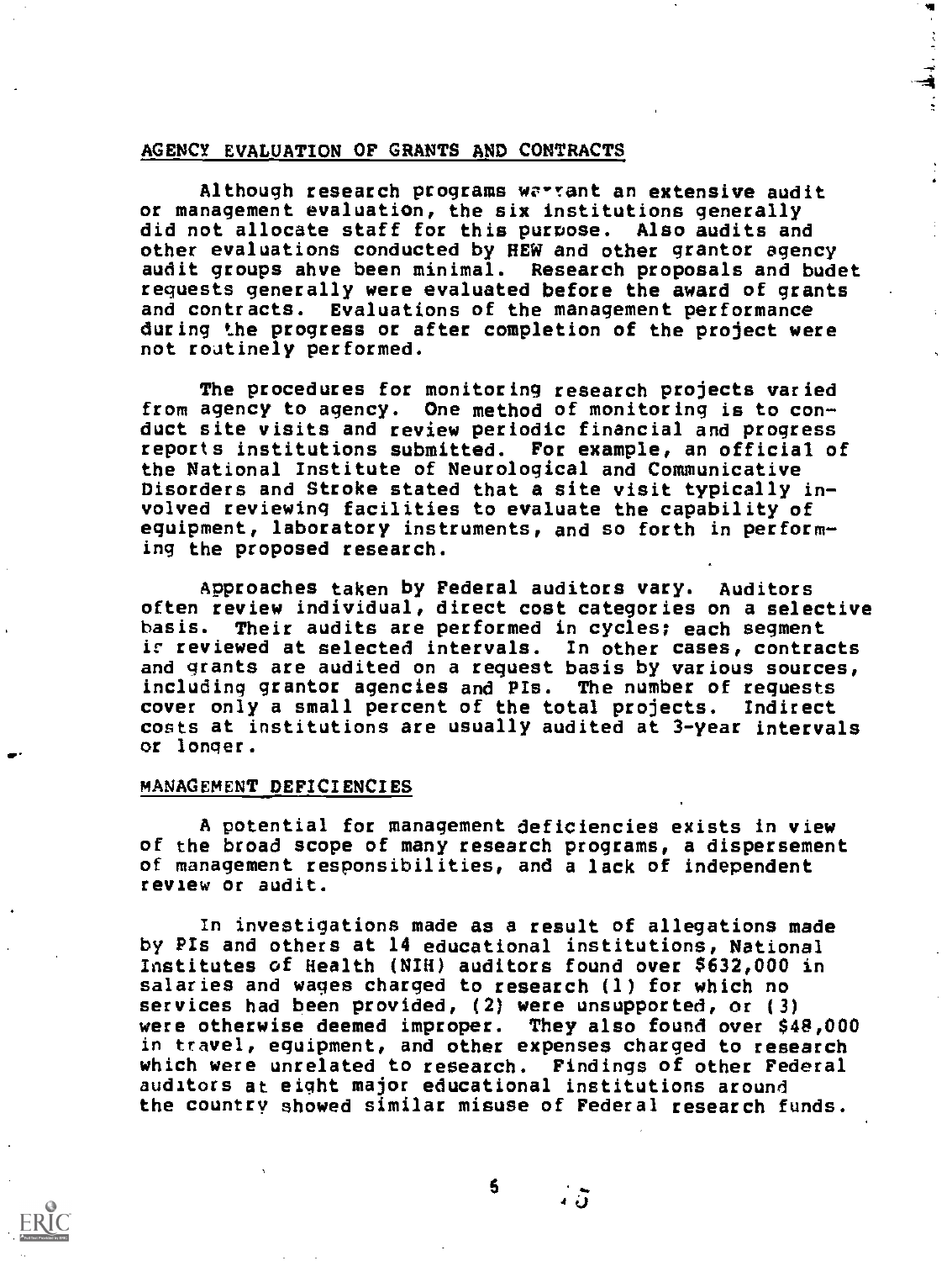Our review of direct costs charged to research revealed similar findings. We found expenditures that were either improper and expressly disallowed by FMC 73-8 or were unrelated to the research project charged. Other examples, however, were in the gray area. Although related to the funded effort, these examples, in our opinion, were imprudent from a financial management standpoint. However, resolving the propriety or impropriety of these expenditures is very difficult. Although only 25 research projects were reviewed, the frequency of examples noted indicate that their existence may be widespread.

Regarding unallowable or unrelated expenditures for research projects, we found the following examples of expenditures for

--repair and fabrication of equipment unrelated to the research projects;

--personal long-distance telephone calls;

- --entertainment, including admissions, refreshments, and transportation; and
- --salary of a researcher who did not work on the grant during the period charged.

Some examples of what we consider to be "gray area" expenditures follow.

- --One PI purchased, without prior approval from the the sponsoring Federal agency, a computer terminal and charged \$23,343 to his research grant. A researcher on the project stated that a terminal with similar capabilities was available at a nearby campus building and had been uSed prior to the purchase. He said the new terminal was purchased because of the inconvenience of walking to the nearby building and a l0-to-20 minute waiting period to use the older terminal.
- -45,360 was expended from a grant for advance payment of a 16-month lease on a tractor. The lease included a purchase option which was expected to cost \$560. Outright purchasing instead of leasing was not considered and no consideration was received for advance payment.
- --A PI authorized an advance payment of \$3,400 for 136 hours' use of a computer. The PI did not

7

e;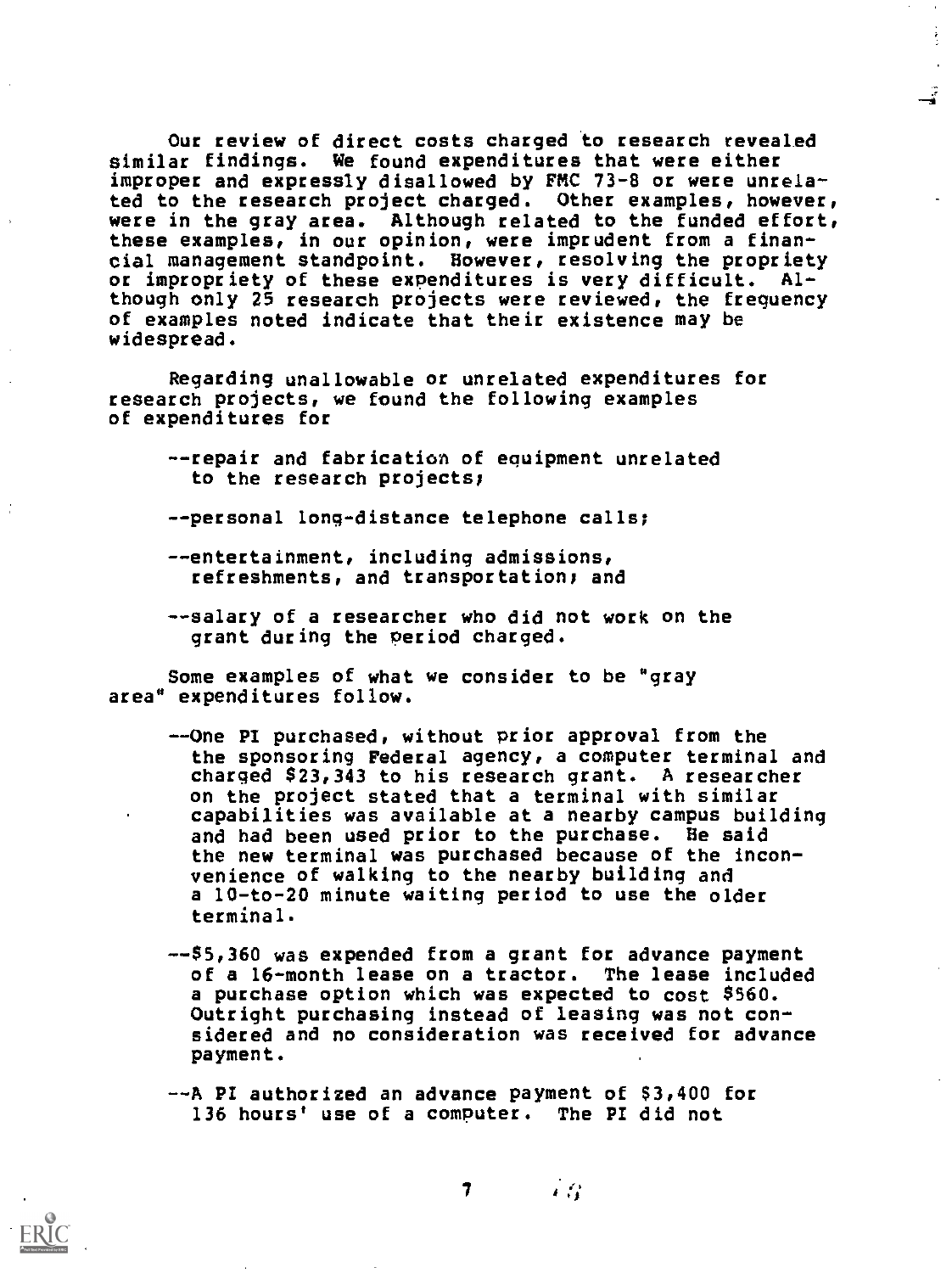Maintain records or otherwise seek to determine the actual usage of the computer.

# Departmental use of research funds

Other institutional officials also made questionable use of research funds. Although a PI is normally responsible for use of research funds, we found department officials used these funds without approval or, in some cases, knowledge of the PI. In some cases, funds used by others were unrelated to the research project.

- .--Building improvements costing \$2,980 were charged to three research grants without PI approval and, in one case, without the knowledge of the investigator. Because the improvements were a capital expenditure consisting of new plumbing outlets, we believe they should have been added to building costs and paid for with institution funds.
- --In some cases, it was the practice of department officials to charge research grants for services such as secretaries, telephones, and copying machines even though the services involved were used by individuals who performed both research and nonresearch tasks. Grants were directly charged \$3,028 for telephone services and 8998 for copying machine services without PI approval and were partly performed for nonresearch purposes.
- --In two cases, department officials improperly assessed research grants with the cost of films and publications used exclusively for instructional purposes and for refreshments served during department functions without approval of the PI's involved.
- --Department officials borrowed \$7,274 from two research grants for department use. The funds were used to pay for rental of department copy machines and general<br>office supplies unrelated to research purposes. The office supplies unrelated to research purposes. department head disclosed that such loans had also been previously made and that repayment was provided for with the promise that the department would provide free support to the research effort.
- --\$234 of grant funds were used to pay for travel of the grant's PI even though the travel was not for research purposes.



 $\cdot$  7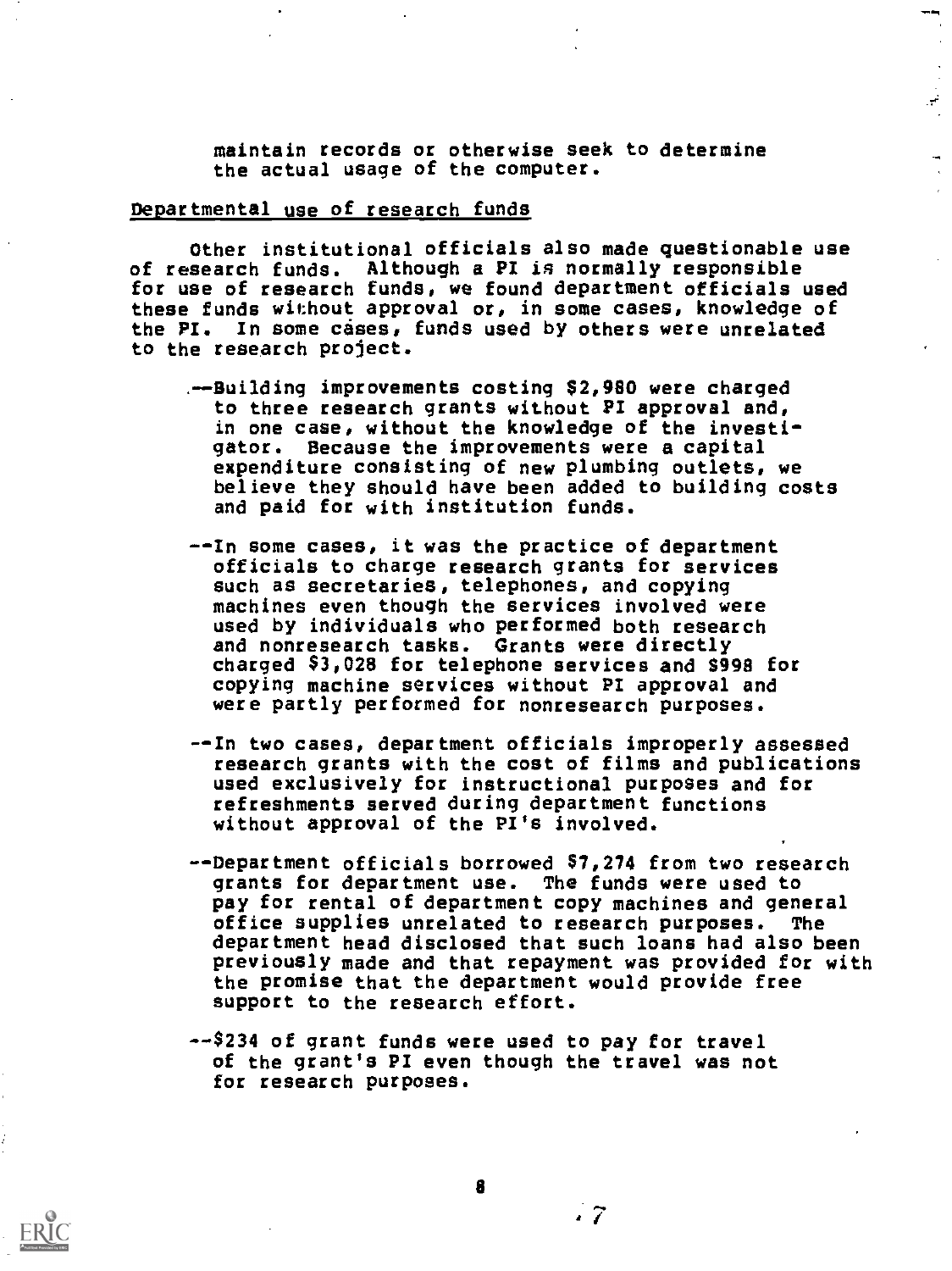In other cases, Pis stated that department officials required that costs incurred by Pis which were remotely related or in some instances even unrelated to their research be paid from the research grants. Remodeling costs and office equipment, travel, and publication costs incurred by PIs but primarily for departmental or other benefits were examPles cited. In a few cases, PIs requested audits of these grants to bring appropriate attention to such improper use of grant funds. Federal audits made pursuant to such requests have disclosed significant improper use of funds.

# Transfer of research costs

Although FMC 73-8 requires institutions to return unused funds on research projects, they have, at times, avoided doing so by transferring costs between research projects to eliminate or minimize deficiencies and surpluses. FMC 73-8 Prohibits such improper transfers.

In one case, \$6,834 was transferred to a grant to avoid returning unused funds. Some of the costs transferred were incurred 14 months before the transfer. In two other pases, substantial overexpenditures were recovered by transferring costs of \$17,480 and \$27,609 to other research grants. Transfers of smaller amounts were common among other grants.

Discussions with seven Pis indicated that they were not aware that such practices are improper. Five stated they routinely used transfers to balance their funds at yearend. Five said they did so on the instructions of their departments or administrative officials or the institutions made fund transfers without the PIs' approval or knowledge.

INC

#### CONCLUSIONS

Neither Federal agencies nor the educational institutions reviewed had a well-organized system for managing and accounting for grants and contracts. Evaluations by sponsoring agencies generally are of a technical nature and are limited to research proposals and budget requests prior to the award of grants and contracts. Audits and evaluations of the financial management performance during the progress or after completion of a project are not routinely performed. Although large research programs warrant internal audits, the institutions typically do not allocate staff for this Purpose. Audits conducted by grantor agencies have also been minimal.



 $+$   $S$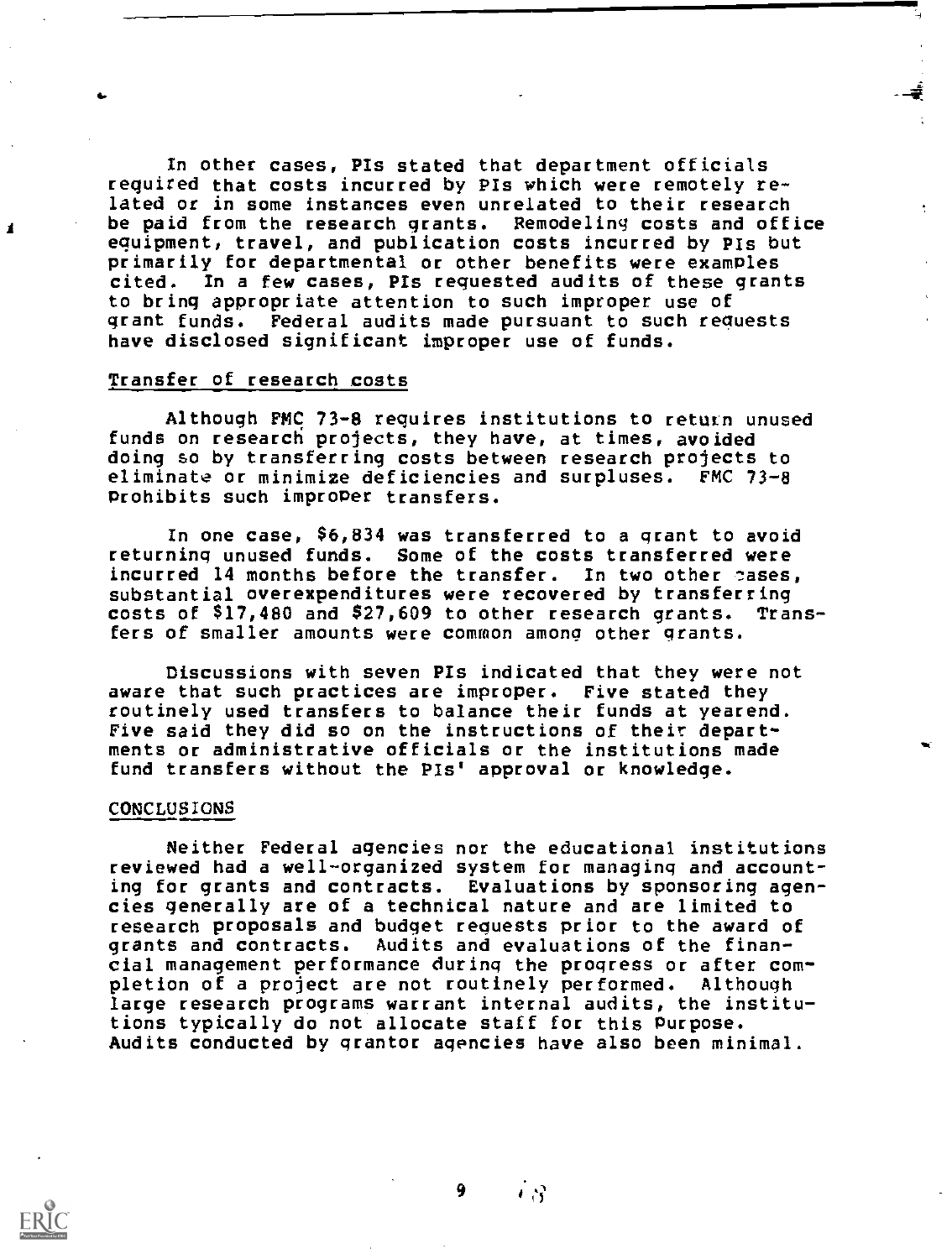# CHAPTER<sub>3</sub>

#### IMPROVEMENTS NEEDED IN ACCOUNTING FOR PERSONNEL COSTS

This chapter discusses the problems inherent in accurately determining the reasonableness of direct charges to research activities for personnel costs. Personnel costs represent about 60 percent of the direct expenditures for research.

د: اورا او

1. (44) 年4月

 $\mathbb{R}$ 

Accurately identifying research-related direct costs is particularly difficult in that research is often inseparably blended with instruction. The purpose of Federal research is to benefit the Nation by supporting research compatible with an institution's instructional function. As such, the conduct of research bears a very close relationship to that of graduate schools. Because of this ciose relationship, research is generally performed in conjunction with or in close proximity to instruction. Many of the personnel, facilities, supplies, and services used in research are also used in instruction. For example, faculty members are often simultaneously involved in instruction and several research projects. Although detailed time and usage records would be of value for accurate accounting, generally they are not required or maintained.

# PROBLEMS WITH CURRENT SYSTEM OF ACCOUNTING FOR PERSONNEL COSTS

Since 1958 most educational institutions have used a system called effort reporting to support professional salary charges to research. The system is a compromise from the daily time records normally considered essential support for commercial organizations. Educational institutions have strongly resisted requirements that faculty maintain any record of time. This compromise system, however, does not offer reasonable accountability for salary charges. The validity and propriety of these charges, therefore, are not subject to effective audit.

Under the effort reporting system, researchers or persons having firsthand knowledge of the researchers' activities provide monthly after-the-fact reports on actual effort expended. The preparer is required to identify instances in which the actual effort differs from that which was budgeted for. At institutions we visited, the accuracy of these reports was questionable because:

 $\angle{9}$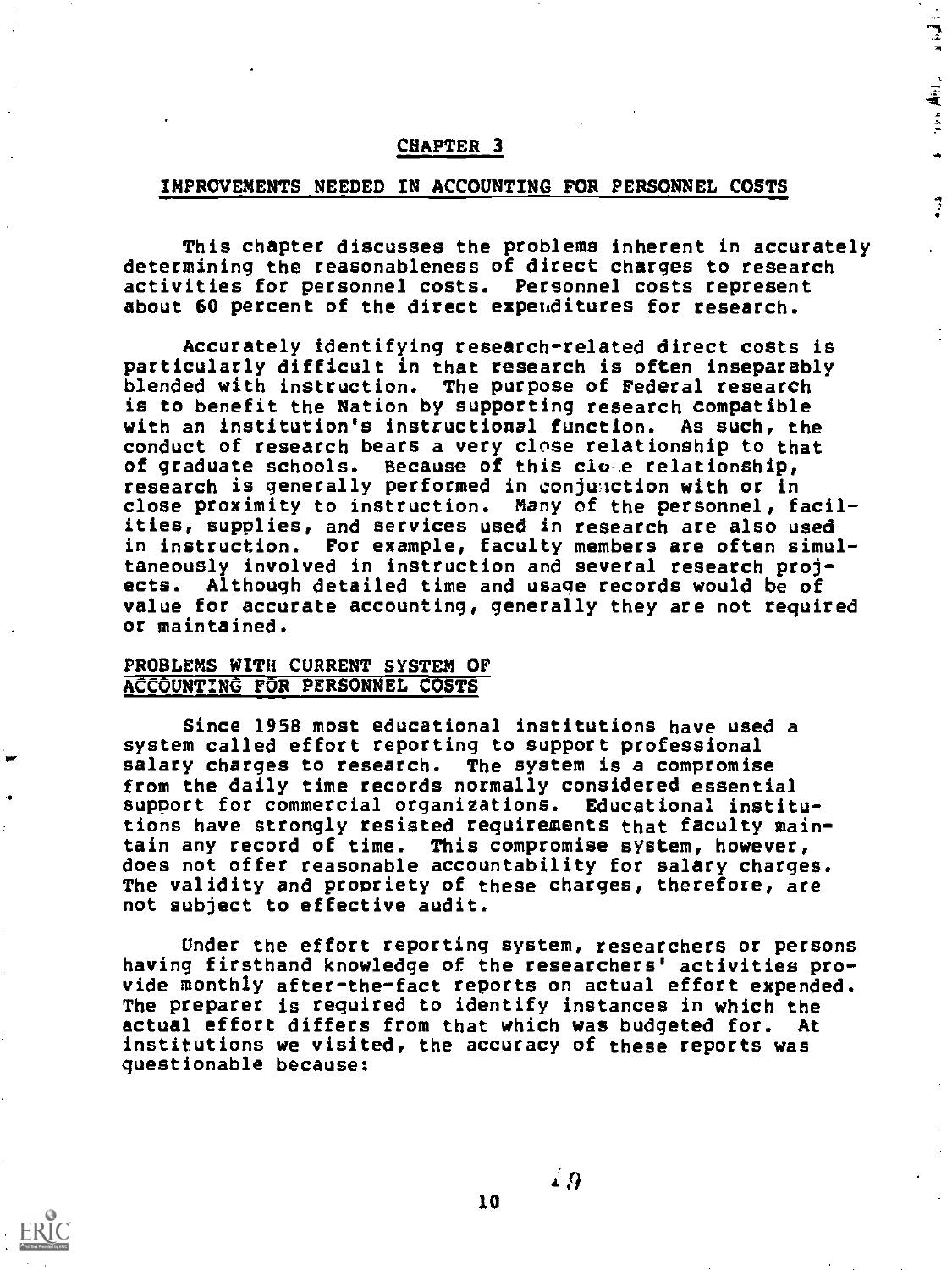- --No daily time records existed to provide reference.
- --Research was often performed simultaneously with other activities, including instruction.
- --The preparation at three institutions was done by department deans or administrators. These officials could not be expected to have good firsthand knowledge of all department researchers' activities over a month period.

 $\mathbf{F}^{(n)}$ 

्डे<br>प  $\frac{4}{3}$ 

According to Federal auditors, the reporting system was largely perfunctory in that deviations between budgeted and actual effort were not reported. The auditors also reported instances in which four institutions failed to render effort reports for extensive periods.

Officials at one institution acknowledged that they could not attest to the accuracy of many of the monthly effort reports. They pointed out that, from month to month, efforts of researchers occasionally may deviate from that indicated on effort reports but that such deviations tend to average out over an extended period. The officials explained that, although they complied with requirements for preparing effort reports, they felt that the system was not effective or worthwhile.

Although effort reporting has been in effect since 1958, there has been much dissatisfaction with it. In 1968 a Federal interagency task force reviewed effort reporting and concluded that there was no way beyond simply accepting the research results to prove the actual time spent on a particular research project. They also found that some faculty members felt it was fallacious, meaningless, and incompatible with the creative process and that it generated considerable internal paperwork and inefficient recordkeeping. The task force concluded that effort reporting

--was meaningless and a waste of time;

- --engendered an emotional reaction in the academic community that would endanger university-Federal relations; and
- --fostered a cynical attitude toward Federal requirements and took valuable effort away from important activities, including research.

 $11$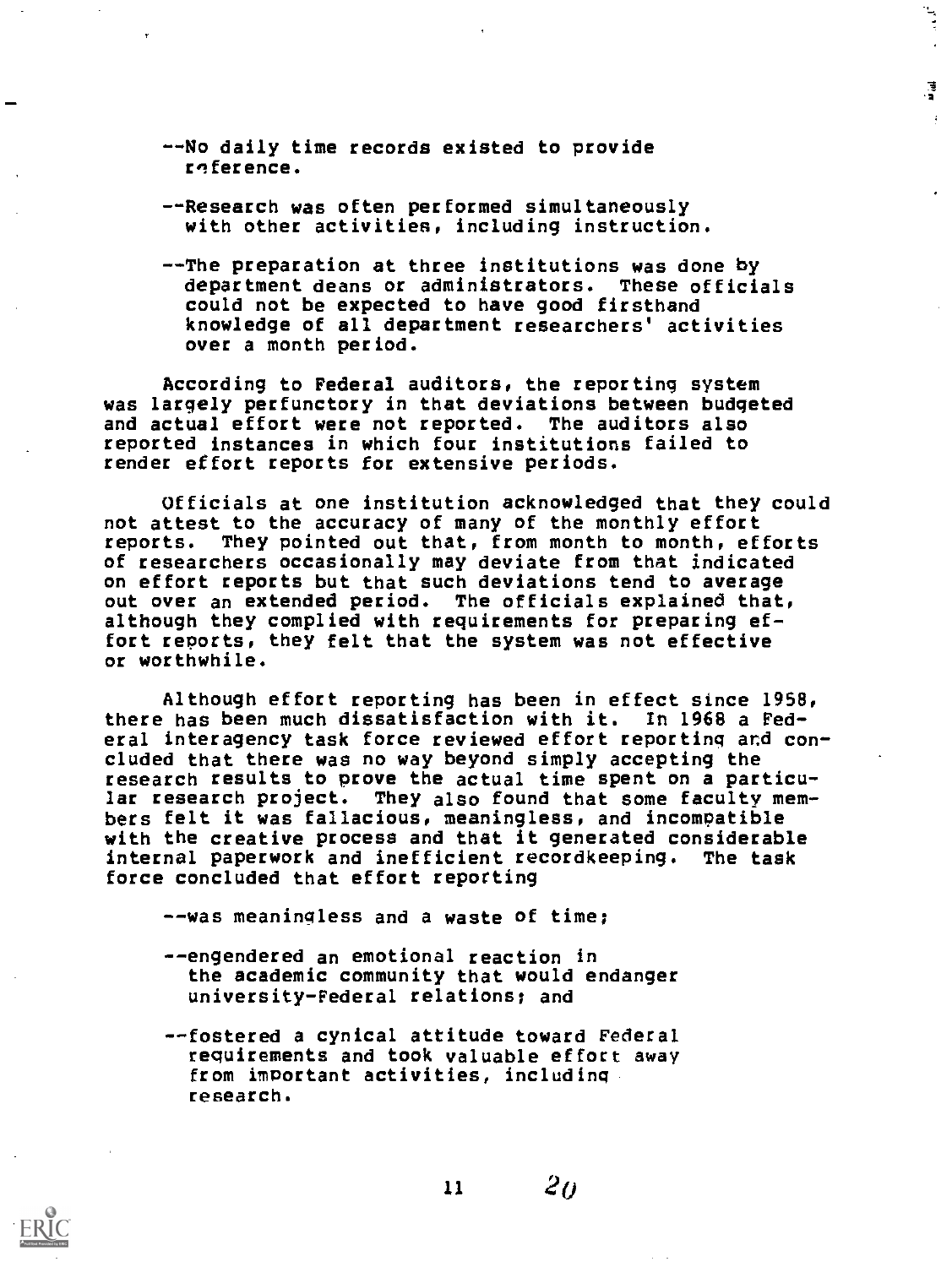# ALTERNATIVE TO EFFORT REPORTING SYSTEM

One of OMB's proposed revisions to FRC 73-8 was to give educational institutions a choice between a system of monitored workloads or a system of personnel activity reports.

Under the system of monitored workloads, professional salary support is based on a preaward agreement which takes into consideration the researcher's total workload. This would include research projects, teaching loads, committee assignments, and so forth. The amount remains fixed and is adjusted for changes in the PIs' workload on the periodic report of expenditures submitted by the institutions.

The system of personnel activity reporting would show an after-the-fact reporting of the percentage of activity of each employee. Each personnel activity report would account for 100 percent of an employee's total compensated work in fulfilling his obligations to the institution. If significant differences between budgeted estimates and actual costs are indicated by the activity reports, prompt adjustments would be required.

We believe that using these systems, with the adoption of previous recommendations made by HEW (see ch. 5), would minimize the problems in the area of compensation for personal services.

 $12<sub>2</sub>$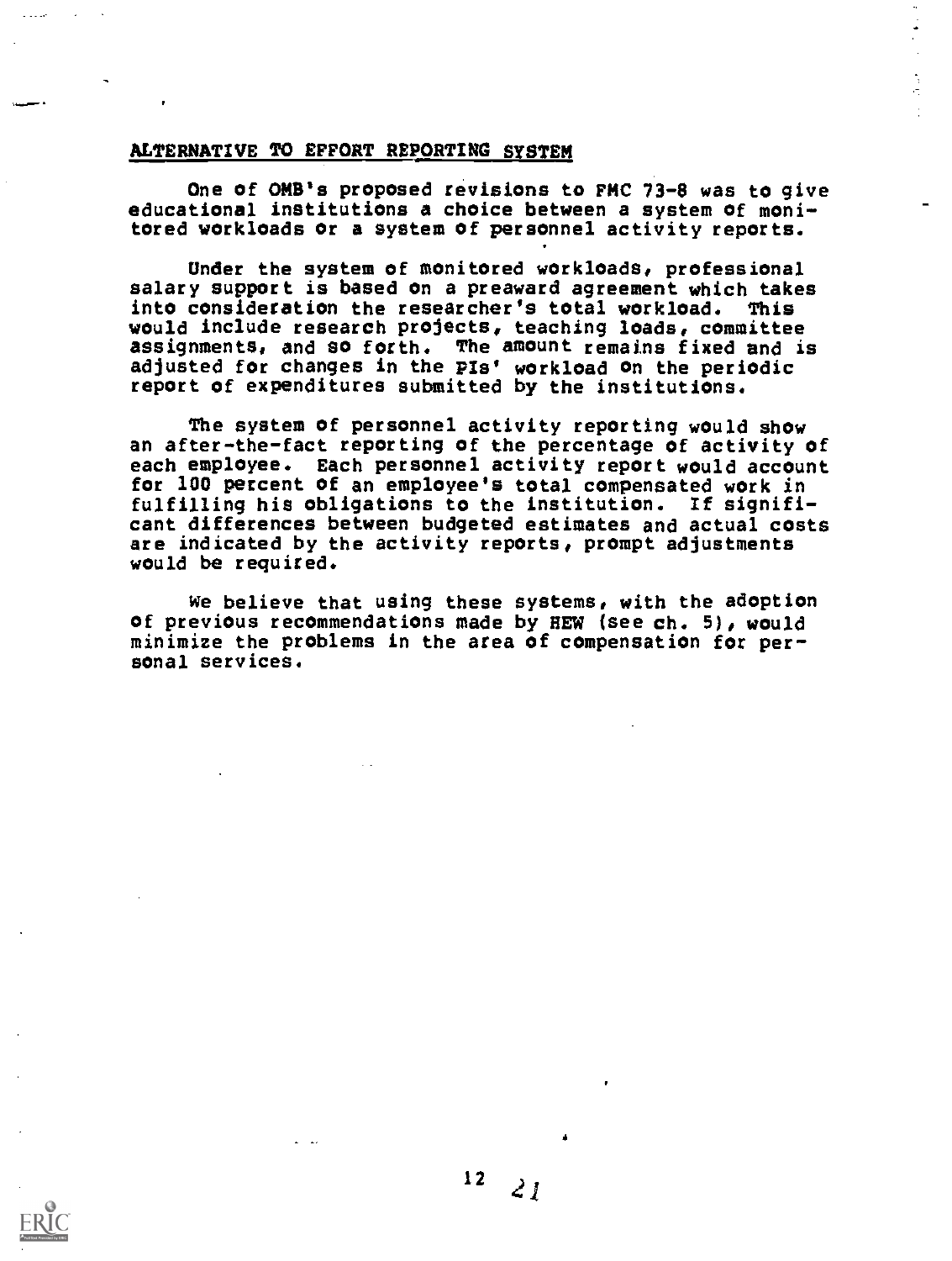# CHAPTER 4

# IMPROVEMENTS NEEDED IN ACCOUNTING

# FOR OTHER DIRECT COSTS AND INDIRECT COSTS

The methods used and prescribed by Federal guidelines for educational institutions do not provide a reliable basis for verifying the validity of many direct and indirect costs charged to research. It is difficult to distinguish (1) research-related costs from those relating to instruction and other institutional activities and (2) direct costs from indirect costs.

In addition, the methods institutions use in determining indirect costs identifiable to research activities are arbitrary and compJex. As a result, computed rates are difficult to evaluate and can be unreliable. Federal guidelines allow wide flexibility for institutions to select cost groupings, distribution methods, ard allocation formulas for determining indirect costs. Since much judgment enters into determining indirect costs, it is difficult to evaluate the costs for propriety. Also the indirect cost computation often involves using voluminous survey data that cannot be reasonably verified or evaluated.

#### ACCOUNTING FOR OTHER DIRECT COSTS

FMC 73-8 defines "direct costs" as those that can be identified specifically with a particular research project, an instructional activity, or any other institutional activity or those that can be directly assigned to such activity relatively easily with a high degree of accuracy. In addition, FMC 73-8 reauires that an institution be consistent in classifying similar costs; that is, that costs classified as direct to research are likewise classified as direct when incurred for instruction and other nonresearch activities. Indirect costs are described as those that have been incurred for common or joint objectives and, therefore, cannot be identified specifically with a particular research project, an instructional activity or any other institutional activity.

By these definitions, many types of costs can be classified as either direct or indirect, depending mainly on the degree of diligence exercised in identifying the beneficiary for which the cost was incurred. For example, telephone expenses could be readily classed entirely as indirect costs. Some institutions, however, identify some



والمتعلم فكعصف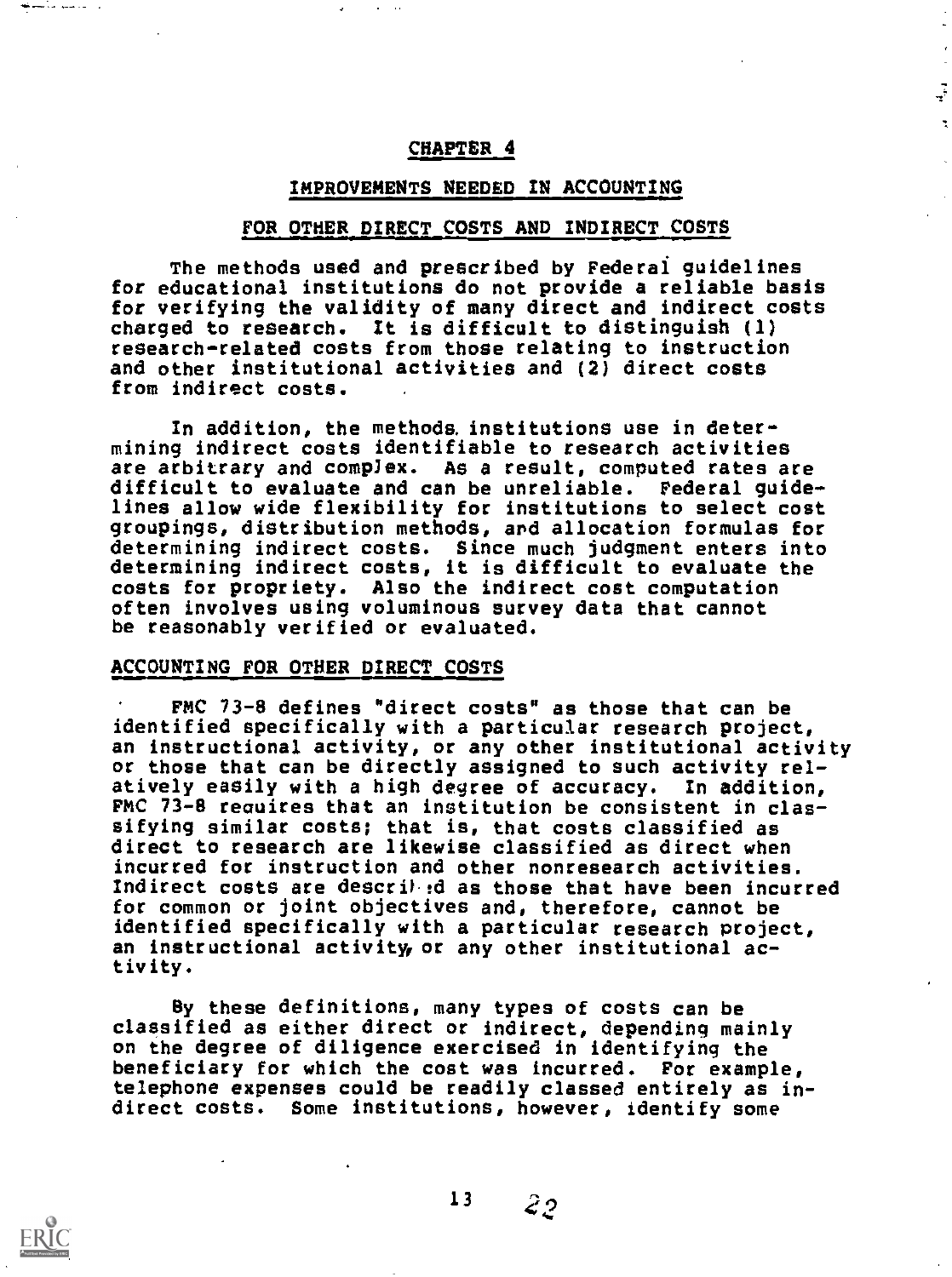of the telephone usage with specific research projects. When a telephone is installed primarily for the use of a specific research project, all costs related to the telephone, including toll charges, are assigned directly to the research project. Accurate accounting for such costs is often complex in that some telephones have common usage by several research projects for both instructional and research purposes.

Charging such costs directly to research projects may be viewed as equitable only if institutions exercise consistency with respect to costs incurred by research, instructional, or other institutional activities. Whether an institution is consistent in classifying costs is a matter that must be evaluated during audits of research project costs. Auditors, therefore, are faced with the task of auditing other costs incurred by the institution, in addition to those charged to research projects.

The methods used by the six institutions to account for nonresearch costs were inconsistent with those used.to account for research costs. Although the six institutions provided separate accounting for direct research costs, no separate accounting for direct cost was provided for in instruction and other activities. Instead, these nonresearch direct and indirect costs were commingled in department accounts without identification. For example, costs incurred directly for research by each unit within one institution's physics department were accounted for separately by each project. Other costs, including costs incurred directly for instruction and costs for the department's administration, were commingled without identification. Since direct costs were not classified for instructional activities, it was difficult to determine if the institution was consistent in classifying direct costs for research activities.

Under costing systems used by institutions, inconsistencies in classifying direct costs can have a pyramiding effect on reimbursements because indirect costs are recovered on the basis of direct costs. For an institution having an approved overhead rate of 60 percent of total direct costs, an excessive charge of \$1.60 occurs for each dollar of improperly classified direct costs.

In the case of general supply expenses, the six institutions were usually diligent in identifying as many costs as they could for direct assignment to research projects. For example, while it is common in cost accounting systems, for purposes of convenience, to classify office supplies to indirect categories, costs of office supplies used for research at the institutions were commonly classified as direct

14

 $\mathcal{L}$ .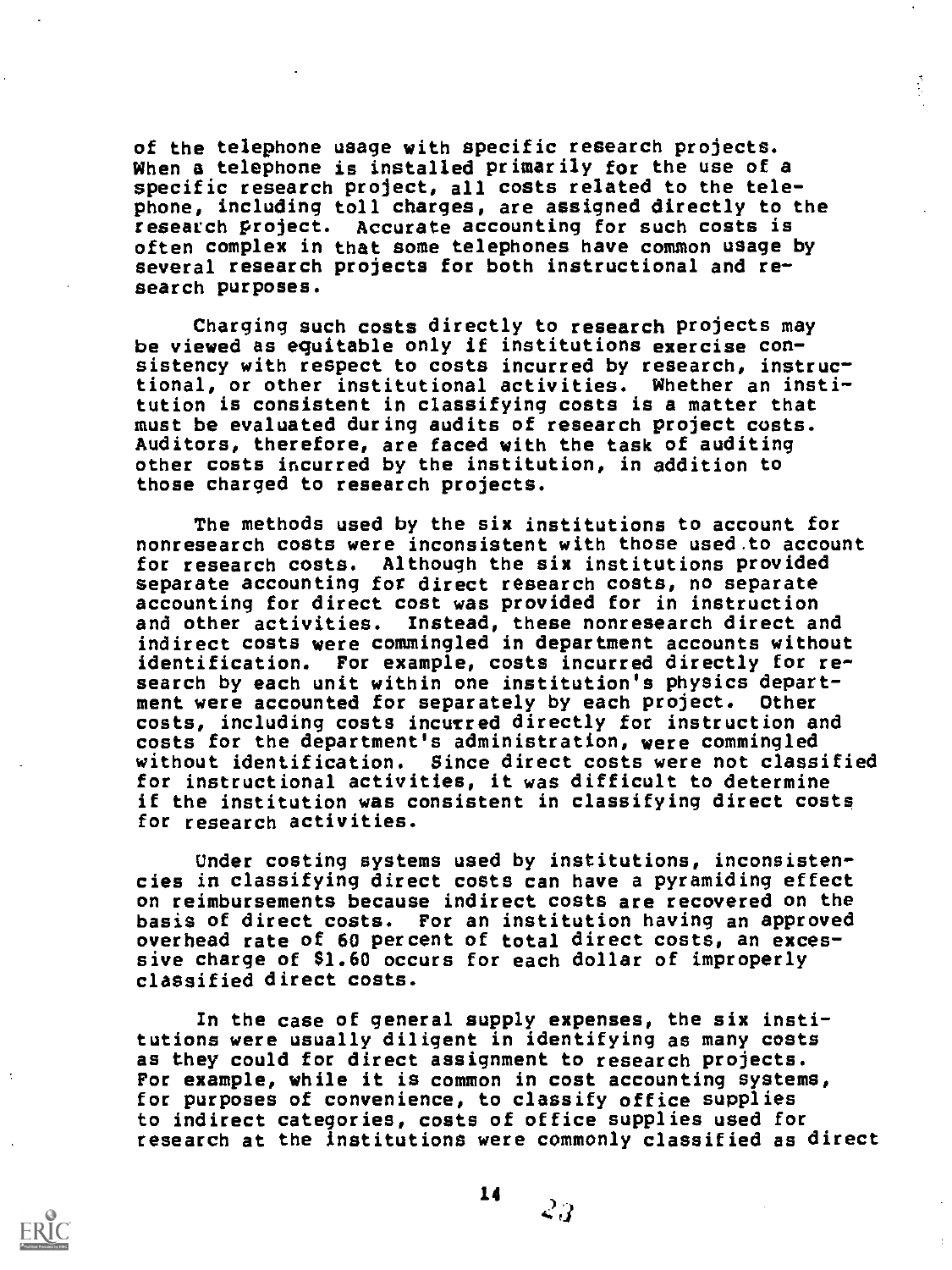costs. Following are examples of office supplies that were classified as direct costs.

÷

17. 其中

Pens, pencils, pencil leads, paper, paper clips, rulers, erasers, scotch tape, staples, staplers, staple removers, rubber bands, glue, file folders, index tabs, address labels, calendars, notebooks, appointment books, date books, planner books, note pads, desk pads, typewriter ribbons, correction tape, scissors, tape dispensers, pencil sharpeners, letter openers, paper punches, dictionaries, thesauruses, picture hangers, bookends, and batteries.

Conceivably, such costs could be proper direct charges to research if a direct benefit resulted and institutions charged similar costs directly to other nonresearch activities. However, our review of supporting documents and interviews with Pis failed to establish such a benefit. Similar costs for indirect expenses were charged to departmental overhead accounts and thus a portion of these changes were allocated to research grants.

Direct charges for such items sometimes comprise a relatively large part of the grant. For example, direct costs charged to an NSF research grant during the 19-month period ended 1976 totaled \$70,277, compared to total costs of \$103,307 detailed below.

| Salaries and wages:                      |          |          |  |
|------------------------------------------|----------|----------|--|
| Research personnel and faculty           | \$40,827 |          |  |
| Secretarial and clerical                 | 3,079    |          |  |
| Administration charges                   | 696      |          |  |
| Technicians                              | 343      |          |  |
| Leave and staff benefits                 | 8,537    | \$53,482 |  |
| Expendable materials:                    |          |          |  |
| Office supplies                          | 134      |          |  |
| Lab supplies                             | 8,899    |          |  |
| Library materials                        | 228      |          |  |
| Equipment rental                         | 124      |          |  |
| Postage and freight                      | 69       |          |  |
| Maintenance and repair of                |          |          |  |
| equipment                                | 3,094    |          |  |
| Report costs                             | 184      |          |  |
| Interdepartmental and technical services | 3,373    |          |  |
| Telephone and telegraph                  | 690      | 16,795   |  |
| Direct costs                             |          | 70,277   |  |
| Indirect costs                           |          | 33,030   |  |
| Total                                    |          | 5103.307 |  |
|                                          |          |          |  |



7

 $\hat{z}_i$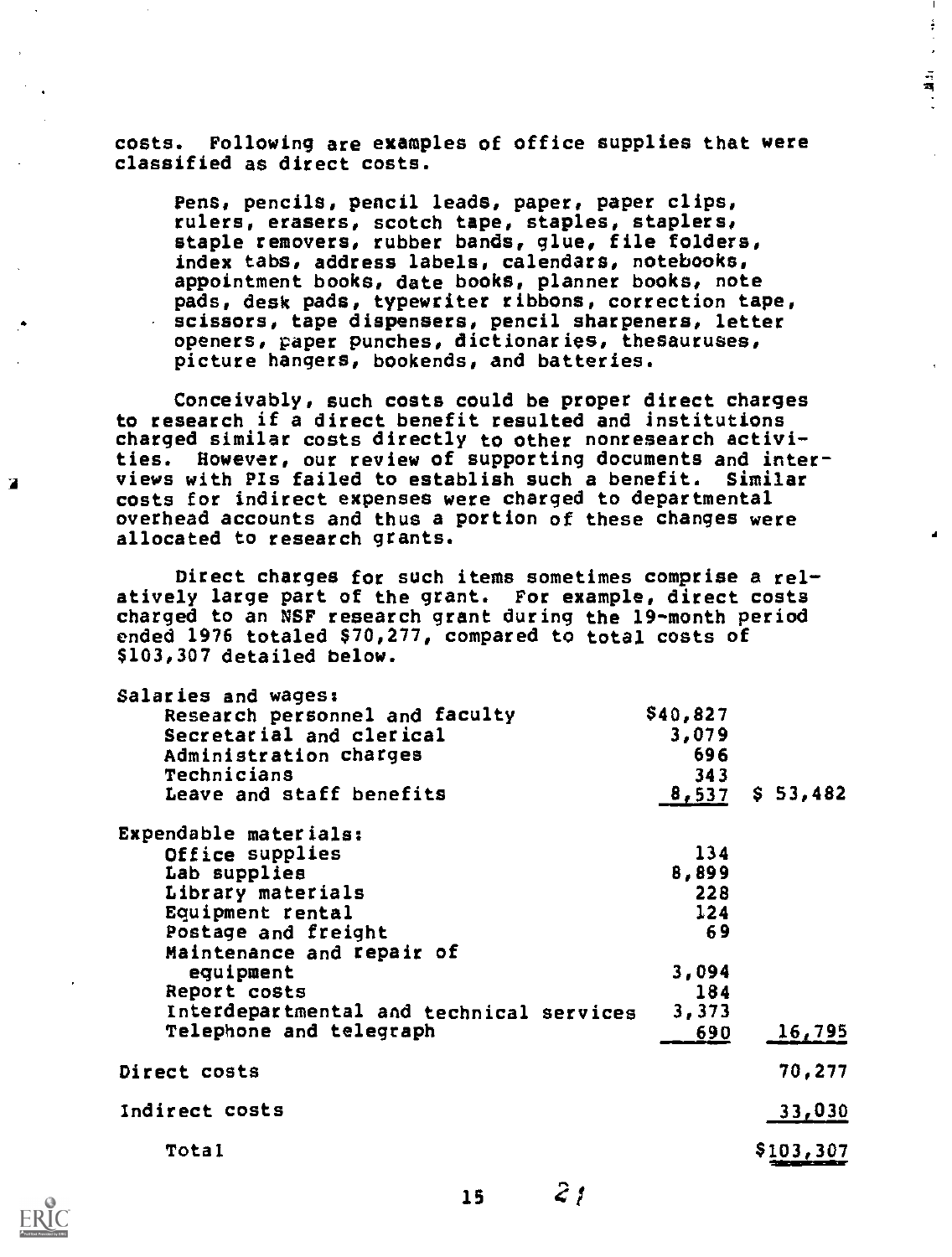Of the direct costs included above, some were common to types of costs included in the institution's indirect cost pools. The following analysis shows the amounts of direct and indirect for common types of costs that were assigned by the institution to the grant.

| Description of cost                          |                                                                                                            | Cost assigned   |           |  |
|----------------------------------------------|------------------------------------------------------------------------------------------------------------|-----------------|-----------|--|
| Indirect                                     | Direct                                                                                                     | Indirect Direct |           |  |
| Use of buildings and<br>equipment            | Rental of equipment \$ 2,930                                                                               |                 | Ş.<br>124 |  |
| Operations and mainte-<br>nance of buildings | Maintenance and re-<br>pair of equipment                                                                   |                 |           |  |
| and equipment                                |                                                                                                            | 5,003           | 3,094     |  |
| General administration                       | None                                                                                                       | 5,687           | U         |  |
| Departmental adminis-                        | Secretarial and                                                                                            |                 |           |  |
| tration                                      | clerical<br>Other administration<br>Office supplies<br>Postage and freight<br>Telephone and tele-<br>graph | 15,423          | 4,853     |  |
| Library                                      | Library materials                                                                                          | 2,985           | 228       |  |
| Student services                             | None                                                                                                       | 1,002           |           |  |
| Total                                        |                                                                                                            | \$33,030        | \$8,299   |  |

Another institution recovered replacement costs for the same equipment using both direct and indirect charges. An NSF grant was charged direct for \$3,400 for computer services, including an estimated \$2,040 for recovery of equipment costs. This same equipment was also included in an equipment use allowance resulting in an additional recovery of \$449 in indirect costs over the term of the grant.

The appropriateness and reasonableness of many direct charges to research cannot be determined from existing records. As a result, management within the institutions and grantor agencies must rely on the verbal assurance of the researcher as to the appropriateness of many charges. This, coupled with the sheer number of research projects and transactions, precludes effective evaluation.

# EVALUATION OF INDIRECT COSTS IS DIFFICULT AND UNRELIABLE

Determining indirect costs, even in the most sophisticated cost accounting systems, requires some degree of judgment in selecting allocation methods and the use of extensive estimates and analytical techniques. The results can never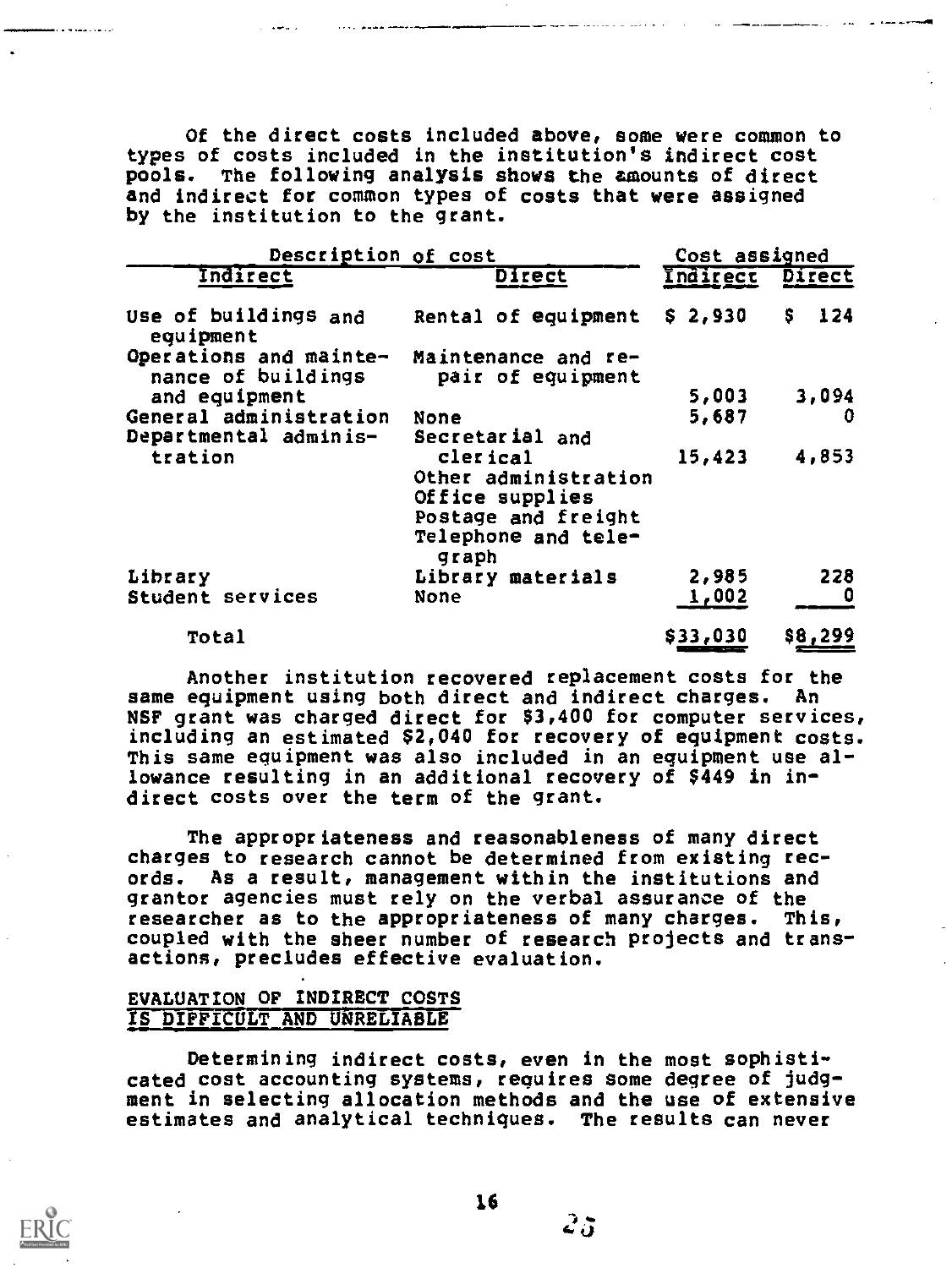be regarded as highly accurate. For purposes of instruction, institutions have never needed or developed such detailed cost data as is required to account for the use of Federal research funds. The six institutions had not devised the type of cost accounting system that is needed and used in commercial operations to develop accurate and reliable indirect cost data. Lacking such a system, indirect costs were determined from analysis of institution general financial reports and accounts supplemented by use of survey data.

Accurately determining indirect costs is further complicated in that many of the functions of research are similar to those of instruction and each function frequently draws on common campus resources. Allocating the costs of these resources must necessarily entail use of judgments and to some extent arbitrary methods. The six institutions made extensive surveys to refine the accuracy of cost allocations. These judgments and surveys are critical to the accuracy of indirect cost determinations.

Given wide discretion by Federal guidelines, we found inconsistencies among the six institutions in their manner of determining indirect costs.

#### Varying bases used to express overhead rates

During fiscal year 1975 a total of 92 different bases were used for overhead rates by institutions performing research for Federal agencies. In the negotiation of overhead rates between the Government and the institutions, the rate agreed upon is expressed as a percentage relationship of the indirect cost to some portion of the direct cost. The most common items we found included in the direct cost base were direct salaries and wages. Some institutions also included the cost of any one or more of related salary and wage costs, such as overtime, holiday, vacation, sack leave, consultant fees, payroll taxes, retirement, cr miscellaneous employee fringe benefits. Other institutions included total direct costs.

FMC 73-8 provides that the overhead rate be based on total salaries and wages but that other bases may be used, provided it can be shown that they produce more equitable results. Since the factors inv:lved are primarily judgmental, it cannot be establishec with any certainty whether this provision actually results  $\cdots$  more equity. The guidelines, therefore, provide much latitude to institutions in selecting a distribution base.

#### Subjectiveness of indirect cost pools

According to FMC 73-8, the cost pools appropriate for determining overhead rates at an institution are a matter of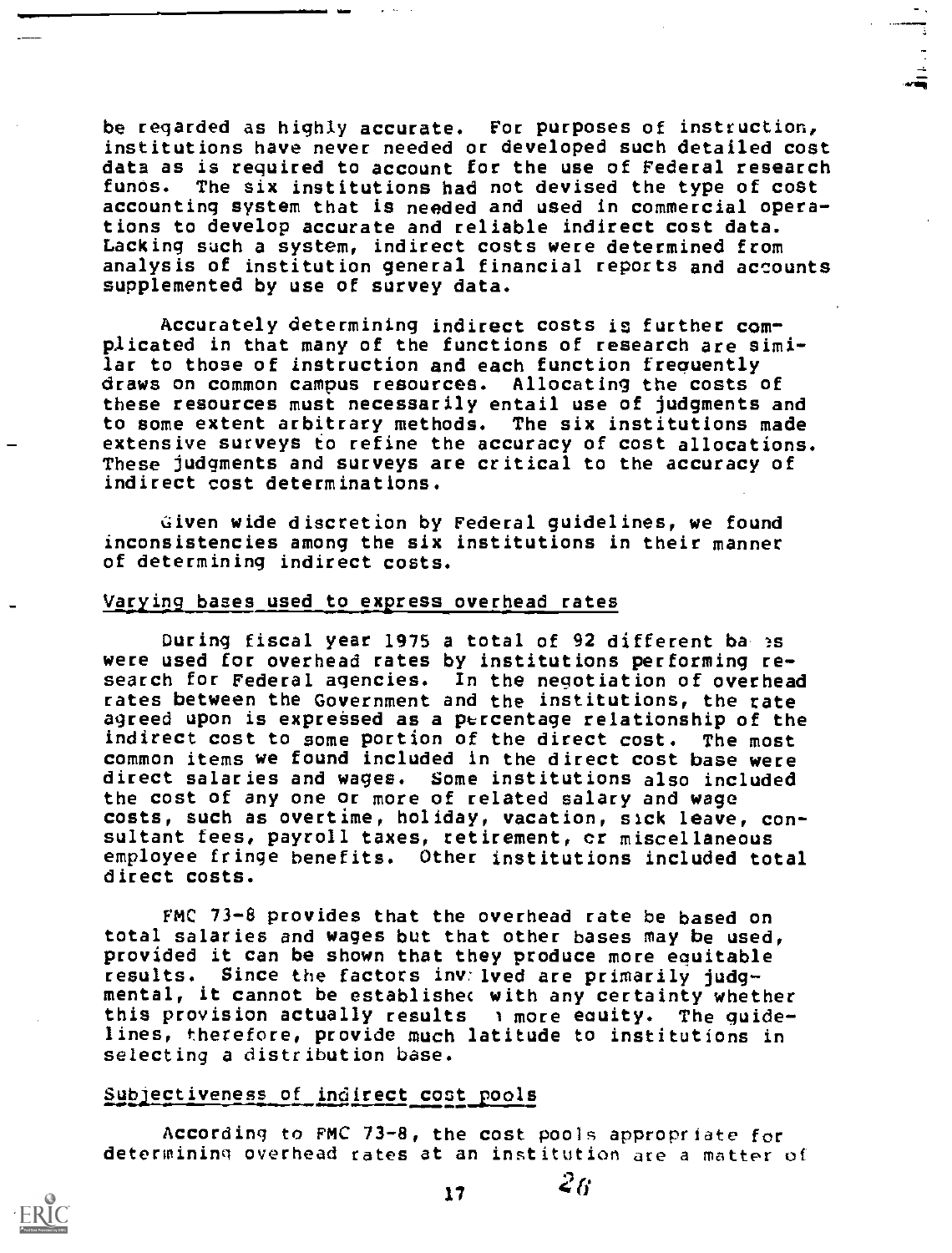judgment to be determined on a case-by-case basis. The guide provides certain standard pools, most of which were used by the institutions included in our review. Following are the pools used and the rates determined for campus research at the six institutions.

医皮皮炎

 $\ddot{\bullet}$ 

|                    | Overhead rates for six institutions<br>Ъ |                 |                                           |                   |      |        |  |
|--------------------|------------------------------------------|-----------------|-------------------------------------------|-------------------|------|--------|--|
|                    | 3.<br>2                                  |                 |                                           |                   |      |        |  |
|                    | 1975                                     | 1975            | 1975                                      | <u> 1974 </u>     | 1975 | 1974   |  |
|                    |                                          |                 | --------------(fiscal year)-------------- |                   |      |        |  |
| Indirect cost pool |                                          |                 |                                           |                   |      | ٠      |  |
| categories:        |                                          |                 |                                           |                   |      |        |  |
| Building use       |                                          |                 |                                           |                   |      |        |  |
| allowance          |                                          |                 | $$2.35$ $$3.56$ $$6.34$ $$3.45$ $$2.98$   |                   |      | \$2.21 |  |
| Equipment use      |                                          |                 |                                           |                   |      |        |  |
| allowance          | 1.35                                     | .88             | 2.80                                      | 3.50              | 5.29 | 5.58   |  |
| Operation and      |                                          |                 |                                           |                   |      |        |  |
| maintenance        | 6.59                                     |                 | 13.64 20.65 13.04 35.65 12.81             |                   |      |        |  |
| General and        |                                          |                 |                                           |                   |      |        |  |
| administration     | 9.02                                     | 6.30            | 10.37                                     | 3.97              | 6.76 | 11.20  |  |
| Department ad-     |                                          |                 |                                           |                   |      |        |  |
| ministration       |                                          | $22.15$ $18.50$ |                                           | 16.35 15.20 16.29 |      | 23.38  |  |
| Student services   | 1.81                                     |                 | $1.34$ $.94$ $.15$ $.51$                  |                   |      | -      |  |
| Library            | 6.85                                     |                 | $6.46$ $2.01$ $1.78$                      |                   | 1.28 | 3.71   |  |
| Research adminis-  |                                          |                 |                                           |                   |      |        |  |
| tration (note a)   |                                          | 1.13            | 1.88                                      | 13.29             | 1.71 | 5.05   |  |
| Other              |                                          |                 |                                           | 8.87              | 7.24 |        |  |

a/Included as either direct costs or as a part of general and administration.

Our comments relative to the more significant indirect cost pool categories follow.

#### Department administration

Department administration represents administrative expenses incurred by departments at the various institutions, such as psychology, physics, and chemistry. Although the institutions separately accounted for department costs incurred for research purposes, none of the six institutions separately accounted for such costs for other activities. Departmental costs, other than those charged direct to research, were commingled without identification. The departmental administrative costs, therefore, had to be estimated fo determine the costs to be charged to research projects.

Various methous were used to estimate the indirect expenses, but most involved the use of a questionnaire survey

 $18 \t 27$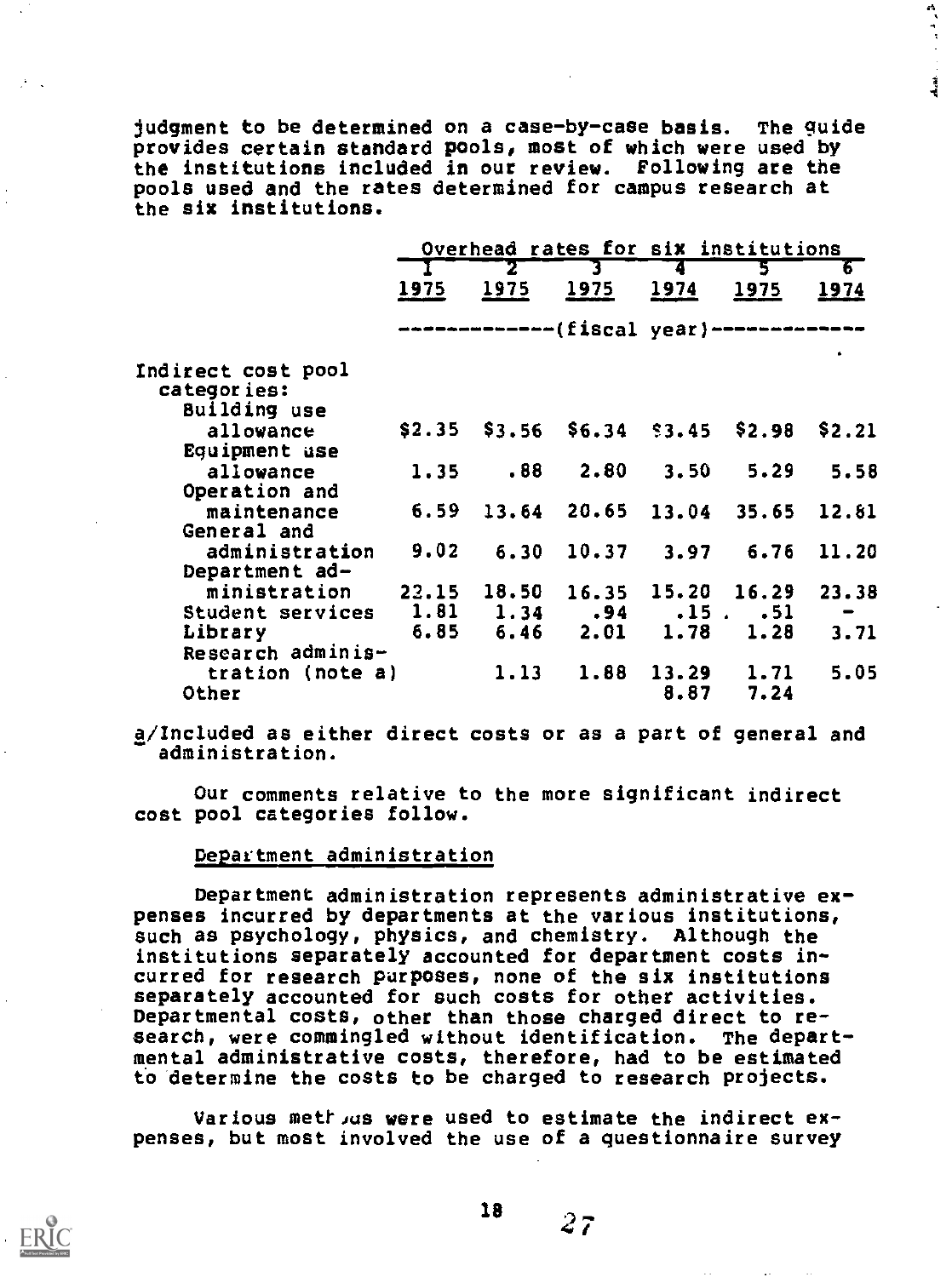conducted annually in which department staff were asked to estimate the percent of time devoted during the past year to administrative duties. The results of the survey were used as the basis for estimating salaries and wages and other department expenses applicable to administration.

A separate survey must be made for each department involved in research activities. At major institutions, many departments are usually involved. For example, one of the institutions we visited had 99 departments and another institutionwhad 61 departments involved in research--each requiring surveys to estimate the cost of administration.

The departmental staffs generally do not maintain records of time or effort spent on administrative duties, and the accuracy of such estimates for an entire year based on memory is highly questionable. The accuracy of the estimates is particularly important, considering the large amount of costs allocated on the basis of the estimates.

# Building and equipment use allowance

FMC 73-8 provides for use allowances on buildings and equipment instead of depreciation expenses. Use allowances are estimated by applying a rate of 2 percent a year for the cost of buildings and  $6-\frac{2}{3}$  percent for the cost of equipment. These rates imply a useful life of 50 years for buildings and 15 years for equipment. FMC 73-8, however, does not preclude reimbursements for buildings and equipment whose uses exceeded these terms.

Some of the building and equipment usage costs were inaccurate. For example, five institutions did not take complete physical inventories of equipment each year. One institution, for example, used an inventory system whereby each unit of equipment was inventoried only once in 8 years. Equipment which was retired from active use, therefore, was not disclosed on a timely basis, and annual use allowances could include items of equipment which were not used during the year.

--Institution records of buildings and equipment costs in one case were based on estimated replacement costs which, particularly for older buildings, may substantially exceed original cost.

The total use charges for buildings and eguipment were allocated to research on the basis of building space used during the year. The space used was determined by annual

19



 $28^{\circ}$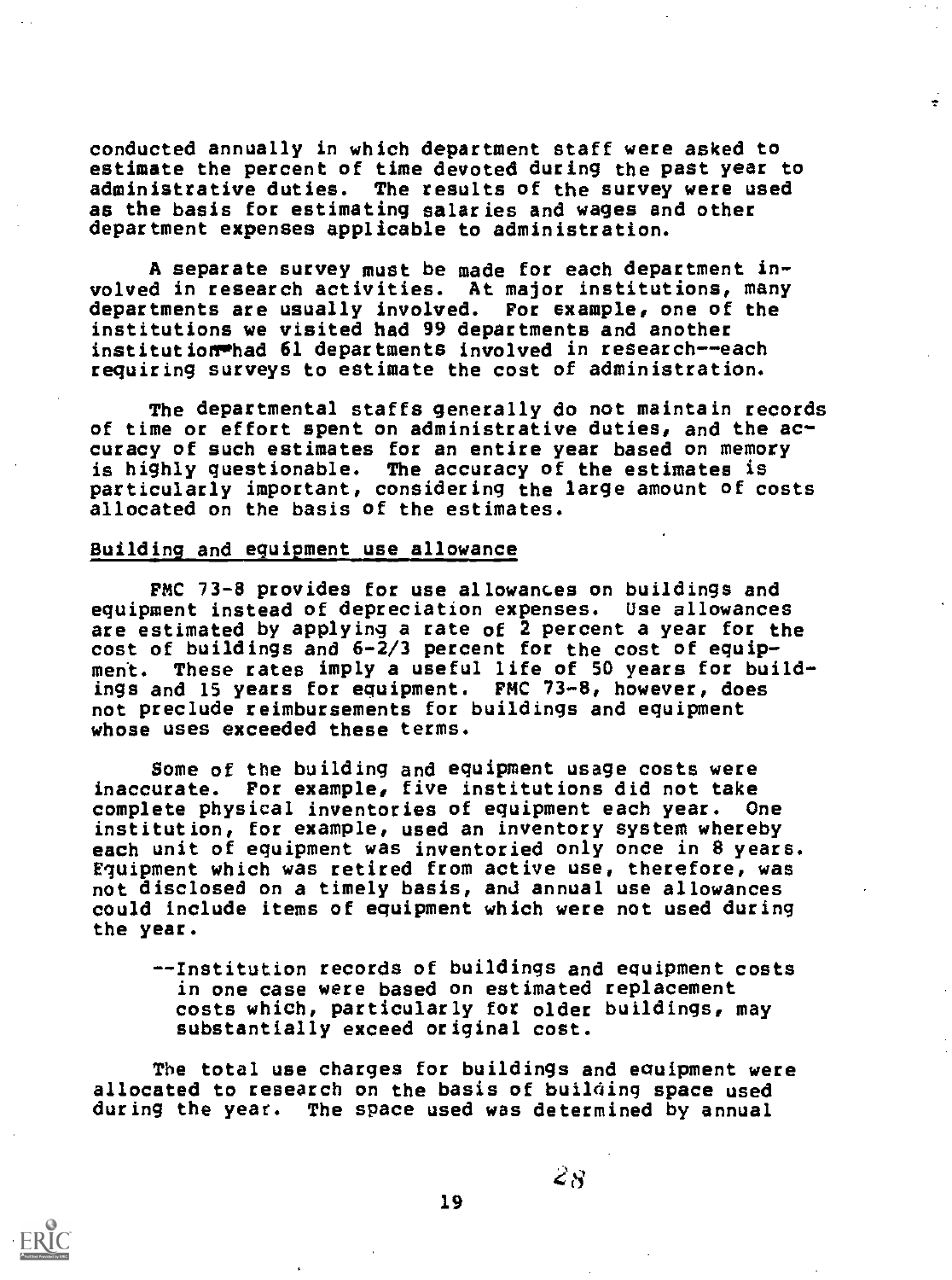room-by-room surveys and prorated between research and other activities. This was fine for building usage but the method is questionable for equipment use charges because obviously there can be a poor relationship between building space and equipment usage. Furthermore, the estimate of space used was judgmental and virtually impossible to evaluate on an after-the-fact basis.

 $\mathbf{r}$ 

#### Operation and maintenance

These indirect expenses were also allocated mainly on the basis of building space used during the year. One institution, however, adjusted the basis whereby space was considered in use 52 weeks for research and only 44 weeks for instruction. The adjustment during fiscal year 1975 had the effect of shifting an additional \$105,000 of indirect expenses to research activities. Institution officials believed the adjustment was warranted because instruction was curtailed during 8 weeks each year. The adjustment seems unwarranted, however, because

- --it is inequitable for research to pay to operate and maintain the space during unused periods when the space does not benefit research and
- --the overhead expenses required to maintain the space are not reduced significantly during the periods the space is not used.

# Library

Library expenses include books and library materials, salaries and wages, and building and equipment costs for operating the library. According to FMC 73-8, allocating library expenses should be made according to the population of students and other users. When this method yields inequitable results, other methods may be used. Following are the methods used by institutions contacted in this review.

--One institution (dentified library users by a survey conducted in 1970 whereby individuals entering the library during the test period were questioned as to whether they were students, faculty, or others. The results were used in prorating the library costs to the user groups. The library costs prorated to student users were allocated to instruction on the basis of classroom hours and to research on the basis of hours of work. This method resulted in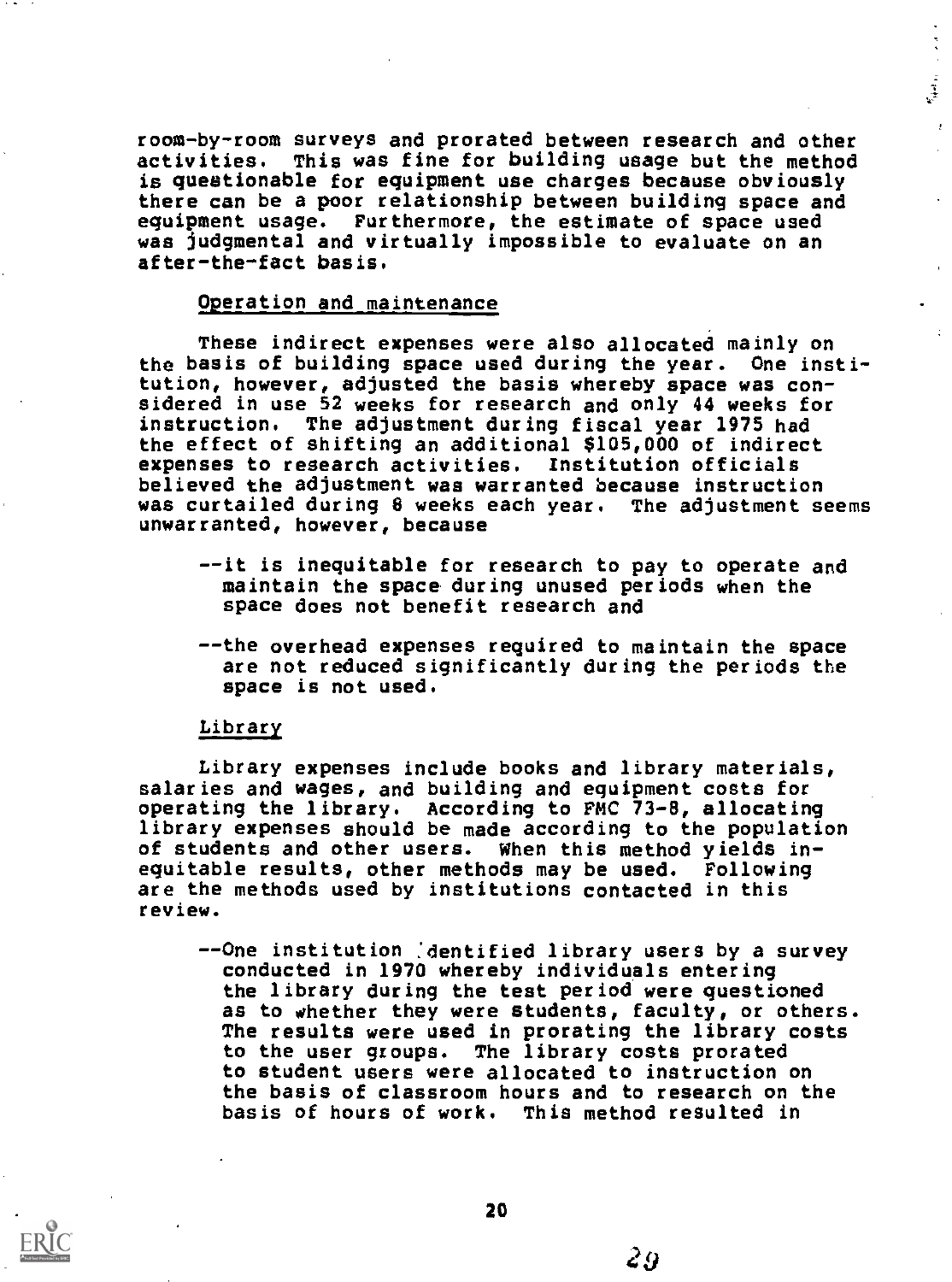increasinq the amount allocated to research since full-time researchers would average 40 hours ofwork each week, whereas full-time,students would<br>average only 16 hours of classes a week. The method average only 16 hours of classes a week. and survey results were used to allocate library costs to research during 1970 and the succeeding 6 fiscal years.

--One institution arbitrarily assumed that researchers used the library twice as much as did studeqts. As a result, the dollars allocated to research were doubled.

#### PRESSURE TO INCREASE INDIRECT COST RECOVERIES

Some officials of the institutions reviewed contended that the Federal Government was not paying its fair-shareof research costs. As a result, these officials feel that educational institutions are being forced to subsidize the Federal research program. Officials at one institution told us that State legislatures have, in some instances, asked them to minimize this subsidy or face a reduction in State appropriations. For these reasons, as well as increased inflationary pressures in all phases of their operations, officials at two institutions told us they were compelled to seek an increase in the recovery of indirect costs.

Institutions, through assistance of consulting firms, have devised methods for developing or increasing indirect cost rates. In one case, a consulting firm devised a computerized system for rapidly testing numerous formulas or bases for allocating indirect costs and thereby identify those which result in the largest recovery.

Other consulting firms have developed computerized systems that help institutions to substantially increase the recovery of indirect costs associated with the use of buildings and equipment for research. Under these systems, building costs are reclassified into two categories, one covering the building cost and the other the cost of permanently installed equipment, such as elevators, air conditioning, plumbing fixtures, and miscellaneous items, such as shelving and light fixtures. Once reclassified, institutions are permitted under Federal guidelines to recover use charges for the equipment category at the rate of 6-2/3 percent a year rather than 2 percent a year under the building category. Some of the consultants' fees were charged to research administration accounts and were partially recovered from research funds.

21

 $\bm{30}$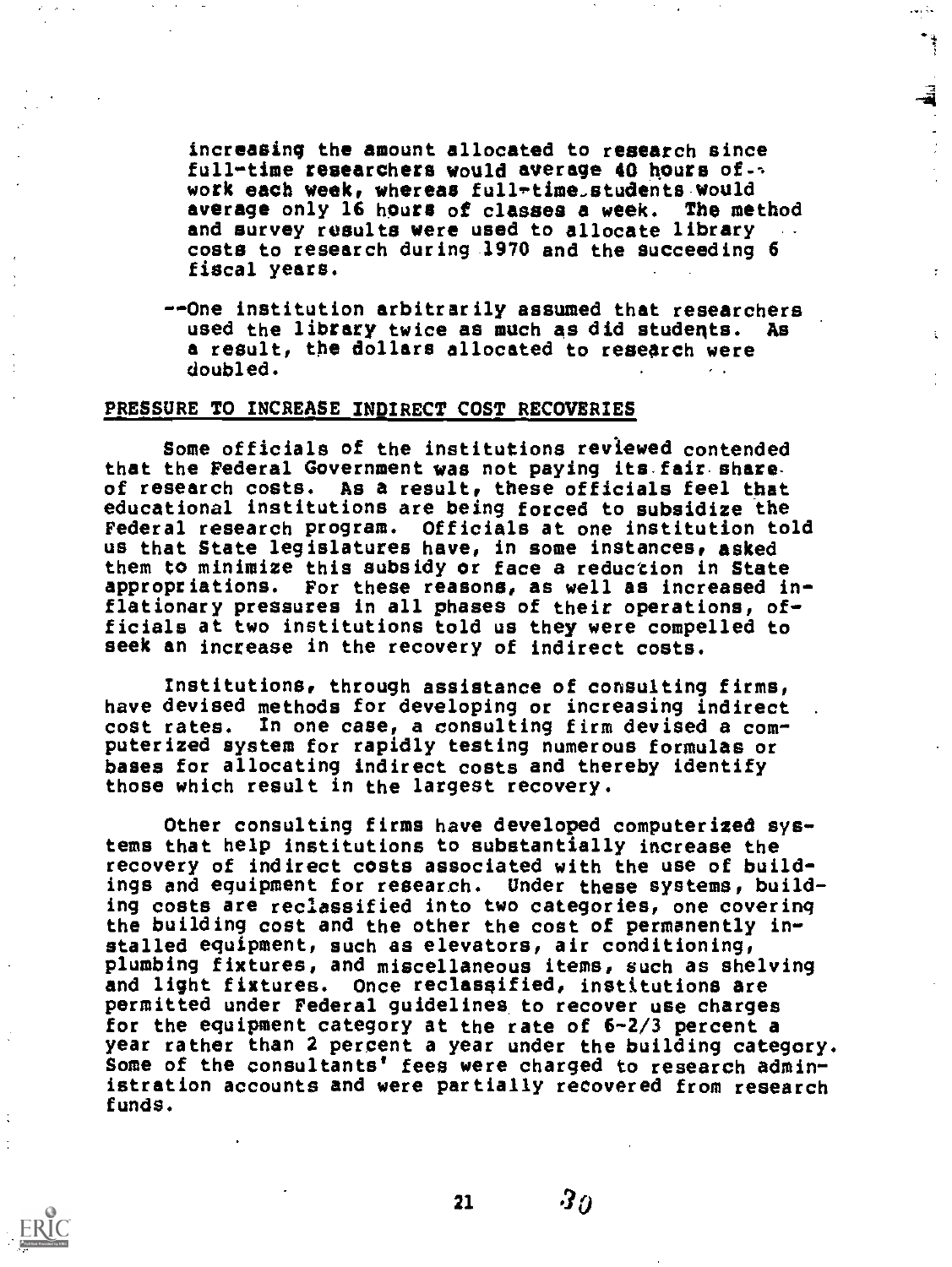#### CONCLUSIONS

Indirect cost rates at educational institutions are based on arbitrary methods and judgmental factors which make the evaluation of the propriety of such rates very difficult. As a result, it is difficult for the Federal Government to assure itself that charges for such cost are reasonable.

્યો છે.<br>વ

.There is probably no feasible way for determining indirect costs that is both simple and reasonably accurate. At educational institutions, this task is extremely difficult. Institutions are adamantly opposed to the amount of recordkeeping that is already required, and it is probably unrealistic to expect such institutions to develop a new and a more sophisticated system. The institur ons also claim that they need flexibility to allow for diverse conditions and that a rigid uniform method would result in inequities.



22

 $\bm{\beta}_2$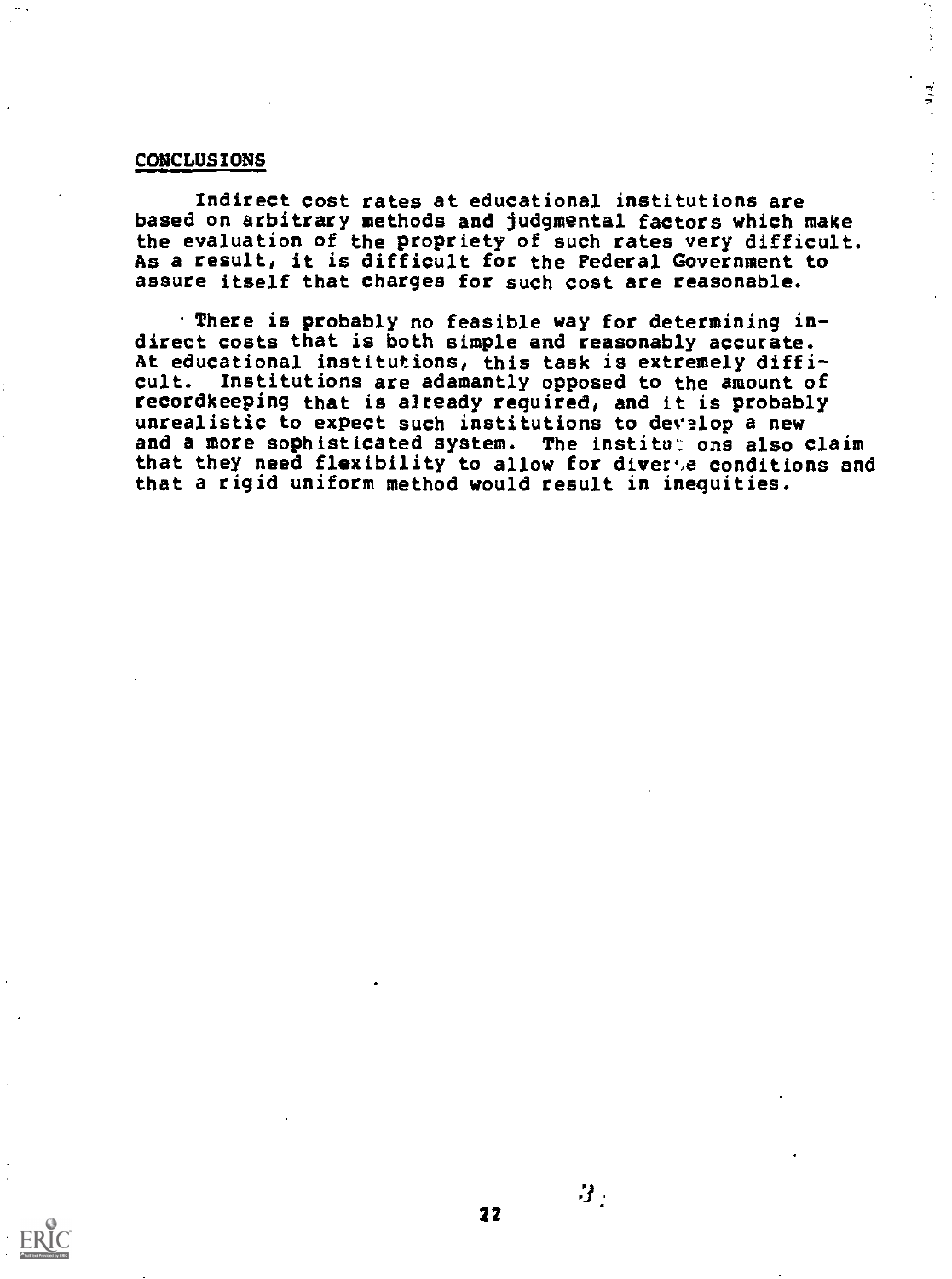#### CHAPTER 5

#### PROPOSED CHANGES TO INSTITUTIONS' ACCOUNTABILITY

 $\vec{\Delta}$ 

# FOR RESEARCH FUNDS

Various improvements to FMC 73-8 have been made or suggested in recent years. In the belief that too much flexibility was provided to educational institutions for assigning costs to research, HEW has made several recommendations for strengthening FMC 73-8 and is planning its response to OMB's proposed changes. The majority of the HEW recommendations were considered unacceptable by the educational community. OMB has recently developed a new series of suggested revisions (renamed Circular A-21). These revisions have been published in the Federal Register for comment.

In our opinion, while the suggested revisions by OMB would improve FMC 73-8, there is still too much flexibility for educational institutions to assign costs to research.

#### IMPROVEMENTS MADE

One of the major problems highlighted in this report is the arbitrary manner in which institutions allocated indirect<br>costs to research activities. (See ch. 4.) This has resulted (See ch.  $4.$ ) This has resulted mainly because of the wide latitude given to the institutions in selecting bases to be used for allocating the indirect costs. The current revisions to the circular restrict such latitude in that a basis of allocation is clearly spelled out for each indirect cost pool. The required base must be used unless the institution or the Government can clearly show that it is inequitable or that the institution can show that a more readily available base will not increase costs to the Government. For example, in the case of departmental administration expense pools--generally the largest pool at an educational institution--the current basis for distribution is vague in that such expenses are distributed through the use of a basis subjectively selected by the institution to produce results that are equitable to both the institution and the Government. The revised circular, on the other hand, provides that the expenses be allocated on the basis of total salaries and wages.

We believe that specifically identifying the bases for allocating indirect costs is a significant improvement. If an institution does not consider a specified base equitable,



23

 $\bm{3}_\mathbb{C}$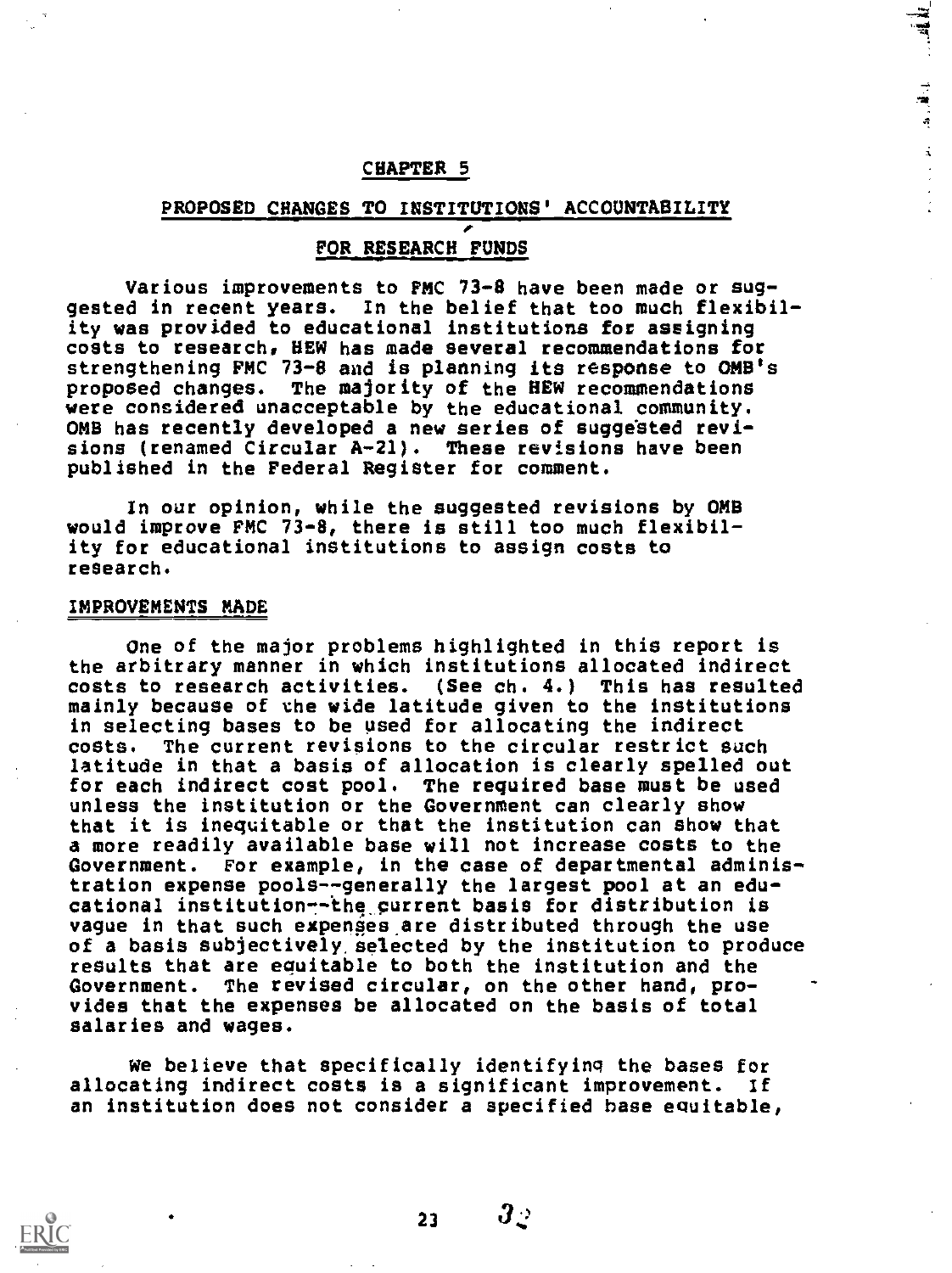it must clearly show that another base would be more equitable.

÷.

The benefits to be derived, however, will depend on the degree to which the educational institutions comply with using the specified bases.

In our review, we also found that while departmental administration costs (e.g., office supplies) were being directly charged to research, similar costs relating to instruction and other activities were indirectly charged. (See ch. 4.) This is contrary to sound accounting practices and results in excessive charges to research projects. The circular does not clearly prohibit inconsistent treatment of similar types of costs within the same institution.

The OMS revisions to the circular, however, do contain such a provision. The revised circular provides that:

'Other administrative and supporting expenses incurred within academic departments, such as the salaries of secretarial and clerical staff, the salaries of administrative officers and assistants, office supplies, stockrooms, and the like may be allocated to research provided that such expenses are treated consistently as indirect costs in all academic departments of the institutions.°

#### POTENTIAL FOR MORE IMPROVEMENT IN FMC 73-8

Although we believe OMB's revisions have improved FMC 73-8, some weaknesses remain, particularly in the area of compensation for personal services. Salaries and wages account for about 60 percent of the total cost of federally sponsored research at educational institutions. It is important that a feasible system be established to better account for faculty effort on sponsored research.

Most institutions use a system called effort reporting to support professional salary charges to research. Under this system, researchers or persons having firsthand knowledge of the researcher's activities are required to provide monthly after-the-fact reports on actual effort expended. The accuracy of these reports, as well as internal-paperwork, required by the institution has been repeatedly called into question by the educational institutions themselves.

The OMB revisions propose to give educational institutions a choice of a system of monitored workloads or a system of personnel activity ropotts.

24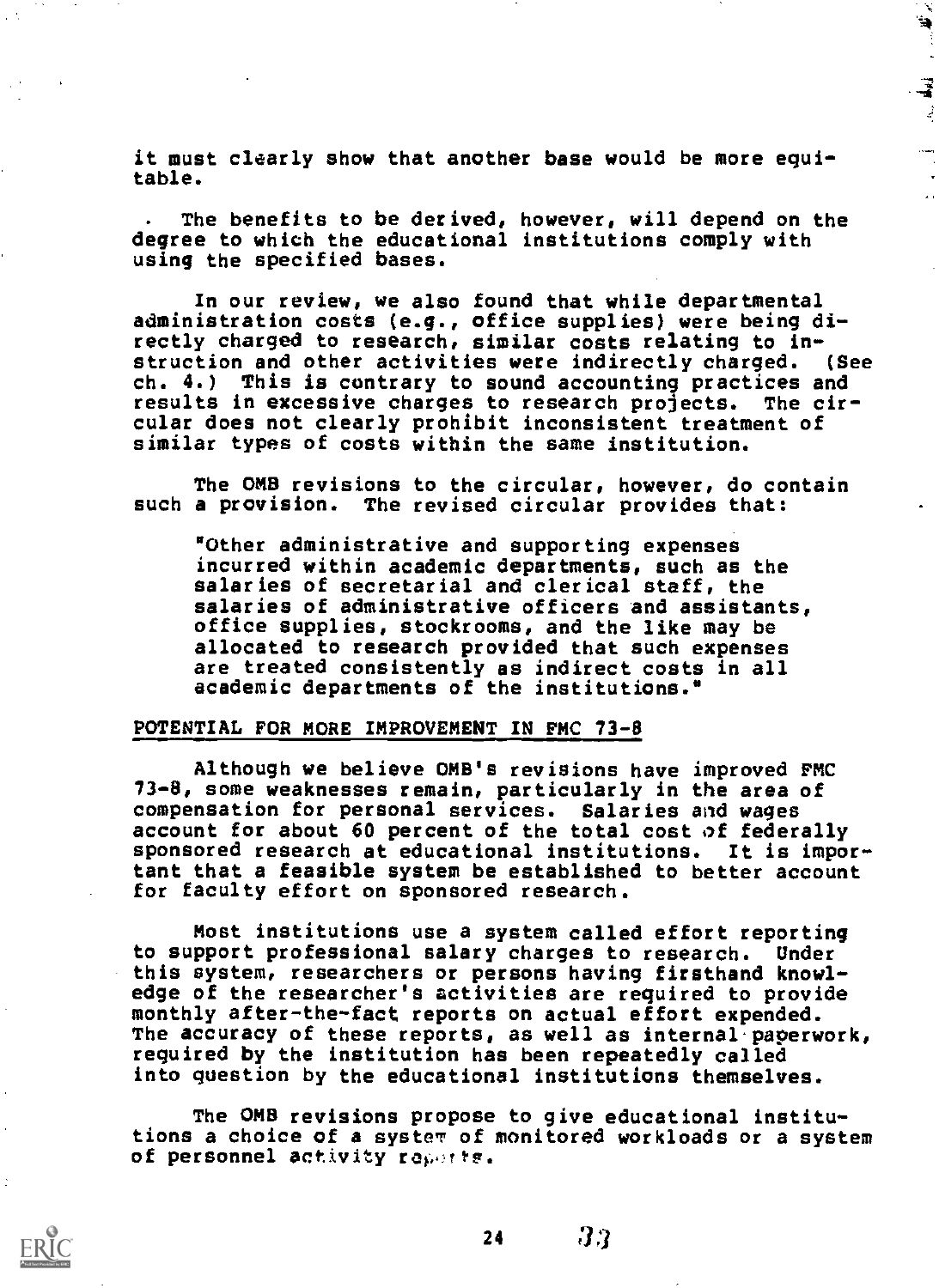The monitored workloads and personnel activity reporting systems do not incorporate several recommendations by HEW, which we believe would provide better control and more definitive guidance for evaluating efforts charged to research. The basic differences between the OHB-proposed revisions and previous HEW revisions, as they relate to compensation for personal services, are outlined below.

#### Selected Differences Between OMB-Proposed Revisions and PrevTous MEa Recommendationl <u>Welating to PMC 73-8 on Personal Compensation</u>

#### OMB-proposed revisions

document.

#### HEW-proposed revisions

it.<br>A

 $\ddot{\phantom{a}}$ 

sonItored mo reautrement for workload – detailed assignment<br>system – document. would reautre a detailed assignment document which woold specify all activities of the person Involved in the researcb protect (e.g.. how many hours of classroom instruction ind COMMittee worktime ate devoted to various research projects?).

This would provide Federal auditors better ctiteria to determine the relative effort spent by researcher on a given project,

mo requirement for an internal evaluation of the events which would trigger a change in workload distribution.

reported end require that the evaluation be documented. Such internal evaluation, to our opinion, is necessary if the system is to work effectively. Would require periodic independent reviews by the

Require an internal evaluation by the institution to insure that workload changes are identified and

an tndepennent review re; the institution to insure that the system is workIng effectively.

Require prompt adjust-. ments between budgeted and actual only when

ate indicated by Such

reports.

oo not provide for

Personnel activity reporting system

institution to assess the integrity of the system. he believe there in a need for internal evaluation to insure that the system is working effectively.

significant differences Require prompt adjustments fot any differences between budgeted and actual time. This does not leave any discretion to the educational institutions to determine what le a gionificant difference.

For professorial and professional employees, the reports .111 be prepared each academIc period or no less frequently than twice a year.

No reauirement as proposed by NEW.

For faculty members and othet orotesrionals, the reports must he prepared at least once for each academic period (e.o., semester. trimeater. ouarter, or summer period, as appropriate,. OMB's proposed revision is unclear and leaves the obligation of frequency Of reporting to the discretion of tne institution, which may cause anneceesary disputes between the institutions and the Government.

Require that reports he consistent with similar reports of distribution of effort prepared for other purposes, each cia those submitted to State nr local agencies or legrslative bodien, exrept whore the institution can clearly show that differences between the reports are appropriate because of differences in the definition nf activities covered by the reports. Suet: a reouirement would erovide mote credibility to the reported distribution of Pitort an it relater to Federal researeh.

All the continues and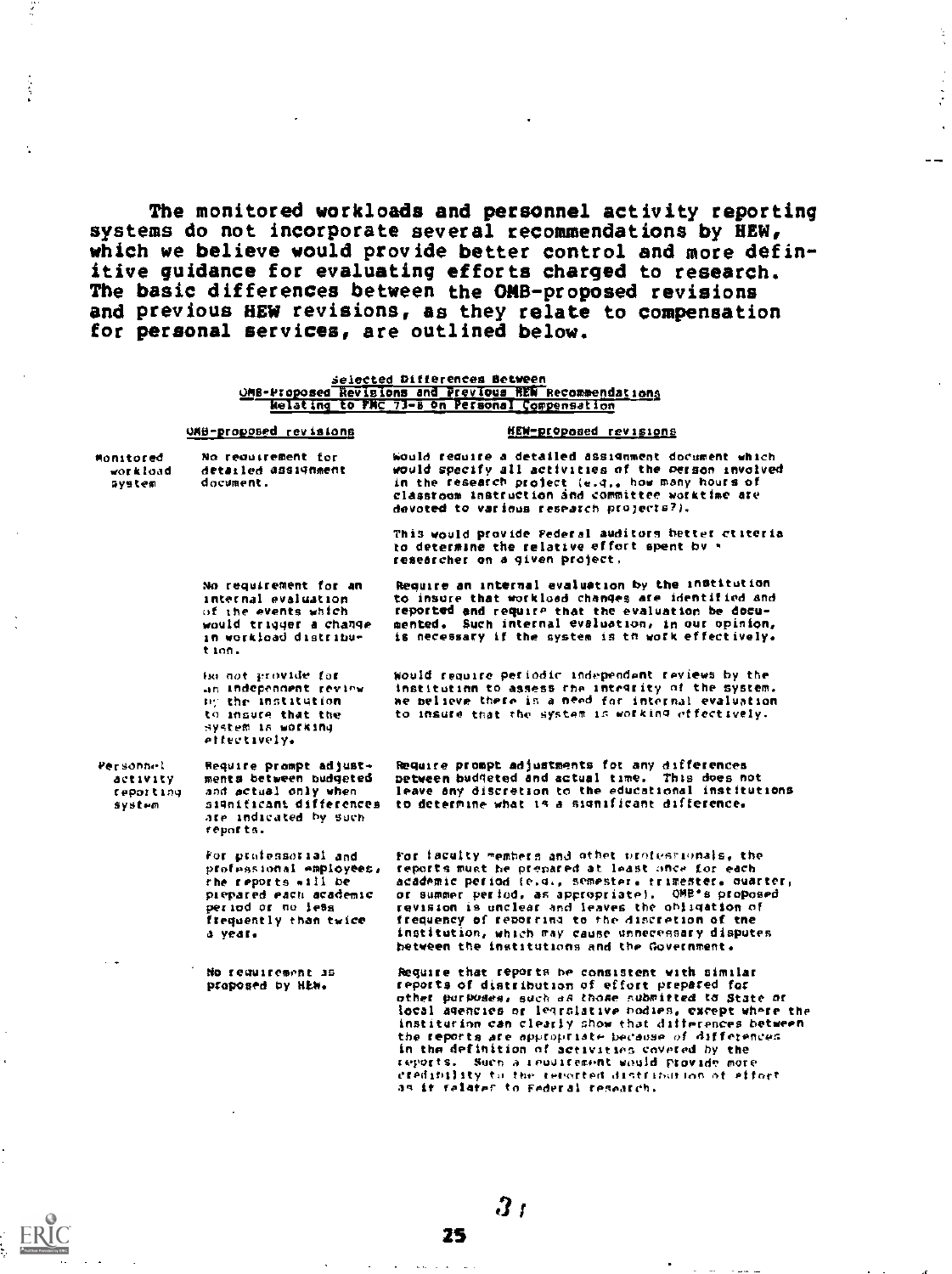# CHAPTER 6

ż,

ý.

#### CONCLUSIONS AND RECOMMENDATION

#### CONCLUSIONS

Improvements are needed in the financial management of Federal research by educational institutions. The problems identified in our review relate to (1) misuse of research moneys by the institutions and (2) the lack of definitive cost principles which serve as a guide to the institutions in the financial management of Federal research dollars.

Widespread misuse of Federal research dollars has been reported by HEW and the news media. Our review has confirmed that such misuse is occurring. (See ch. 2.)

These problems can be minimized through development of more definitive cost principles for both the institutions and the Federal auditors at the institution level, more oversight by grantor agencies with respect to how research moneys are being spent, and increased Federal audit effort. We believe that definitive cost principles serve as the cornerstone for effective performance of the audit and oversight efforts. Many of the problems discussed in this report are the result of the wide latitude and flexibility given to educational institutions by FMC 73-8. Strengthening the cost principles is needed since the absence of more definitive guidance has resulted in varying interpretations and practices and in much disagreement between the Federal Government and educational institutions..

The proposed revisions to DMC 73-8 could help solve many of.the problems identified in this report. The HEW-proposed revisions with respect to personal compensation should be %Ireconsidered by OMB. These revisions would further minimize the ambiguities and the discretion institutions have in this area and place more responsibility on the institution for self-policing its activities.

#### RECOMMENDATION

We recommend that the Director, OMB, reconsider the HEWsuggested revisions, especially in the area of compensation for personal services.

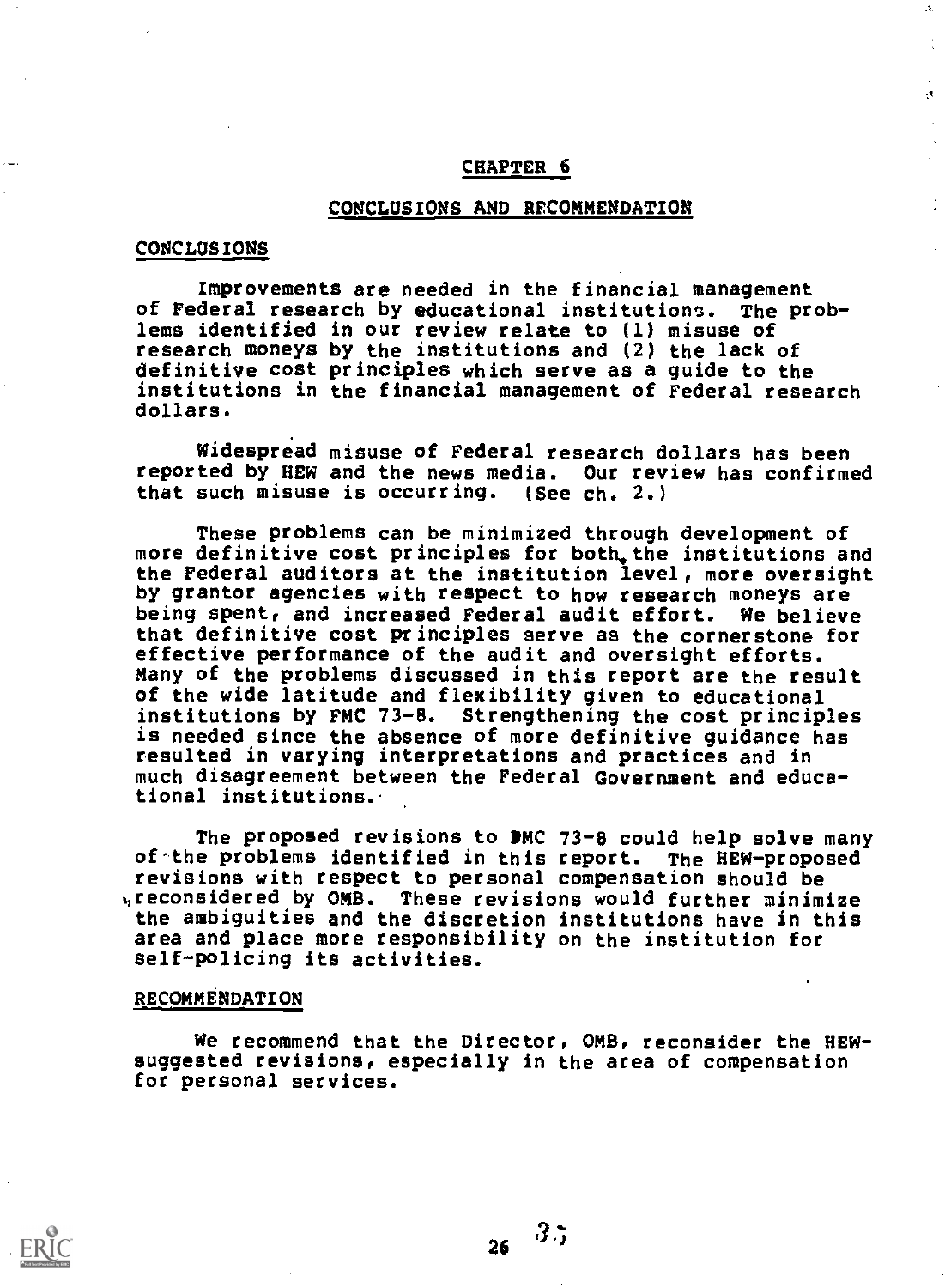$\ddot{\phantom{a}}$ 

APPENDIX I

 $\frac{1}{2}$ 

Ĭ,  $\ddot{\phantom{a}}$ 

j.



 $\ddot{\phantom{1}}$ 

**ERIC** 

 $\overline{\boldsymbol{3}_6}$ 27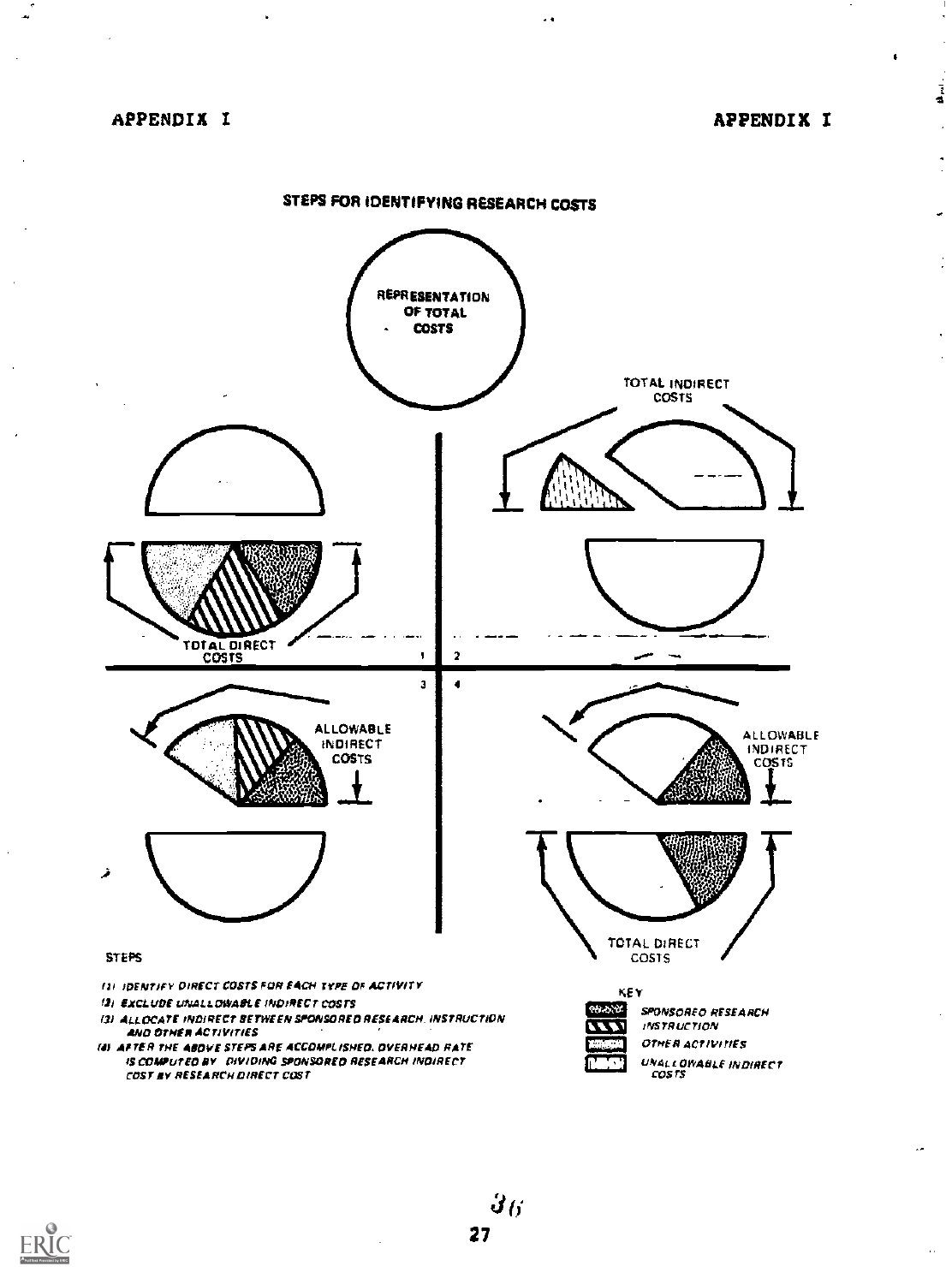

EXAMPLE OF HOW INDIRECT COSTS ARE ALLOCATED



 $\blacksquare$  $\blacksquare$ 

58

Ł

3 7

 $\blacktriangleright$ 

 $\blacksquare$